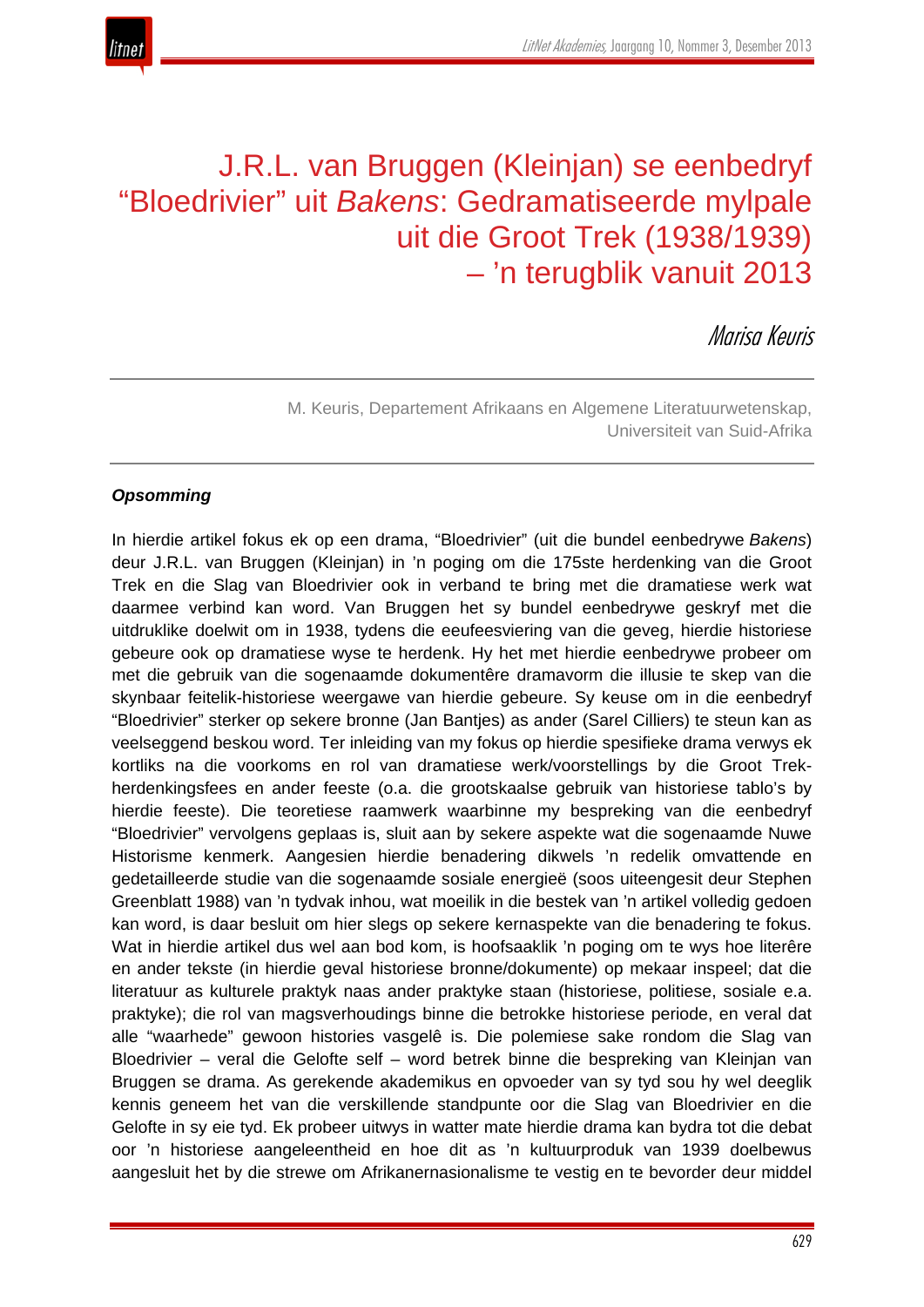

van ook die kultuur en bepaalde kulturele aktiwiteite soos die drama. In sy doelwit om 'n sogenaamd histories korrekte weergawe van die gebeure te gee, poog Van Bruggen terselfdertyd om die ideologie van Afrikanernasionalisme te bevorder.

**Trefwoorde:** Kleinjan van Bruggen; *Bakens; "*Bloedrivier"; 175ste herdenking Groot Trek en Slag van Bloedrivier; Bloedrivier-gelofte; historiese drama; Nuwe Historisme

### *Abstract*

# **J.R.L. van Bruggen's (Kleinjan) one-act play "Bloedrivier" from** *Bakens: Gedramatiseerde mylpale uit die Groot Trek (1938/1939) – in retrospect from 2013*

December 2013 marked the 175th anniversary of the Great Trek and the Battle of Blood River. This article focuses on the one-act play "Bloedrivier" (Blood River), from the anthology *Bakens* (Beacons) by J.R.L. van Bruggen (Kleinjan).

Van Bruggen wrote his anthology of one-act plays during the time of the centenary celebrations of these historical events (1938), with the explicit aim of commemorating the events dramatically. He endeavoured, by means of the documentary drama genre, to create the illusion of a seemingly factual version of the historical events. He made a significant choice by choosing the journal kept by Jan Bantjes (and not the recollections of Sarel Cilliers) as his main source.

The theoretical framework for the study is based on aspects of New Historicism*.* Since this approach often entails extensive and detailed study of the so-called social energies characterising a certain period (as discussed by Stephen Greenblatt 1988), I utilise only certain aspects of this approach: to demonstrate how literary and other texts (in this case historical sources or documents) interact with one another; that literature as a cultural practice stands next to other praxis (historical, political, social, etc.); the role played by power relations within the historical period concerned; and that all "truths" are historically determined.

In an introductory section I discuss the occurrence and role of dramatic work and representations (especially the extensive use of historical tableaux) during the centenary celebration of the Great Trek (in 1938) and at other history-related festivals. I also provide brief biographical information on the author Van Bruggen. The bulk of the article is a discussion of the one-act play "Bloedrivier".

I highlight the sources on the Battle of Blood River and its covenant which Van Bruggen utilised. The focus shifts to how Van Bruggen depicted various contested aspects of the covenant based on these sources (such as its date, the place where it was officially declared, the covenant itself, historical persons associated with the event, how binding the covenant is on the Afrikaners' descendants, etc.). Then the second scene of the play, described in the stage direction as "the day after the Battle of Blood River", is discussed in more detail.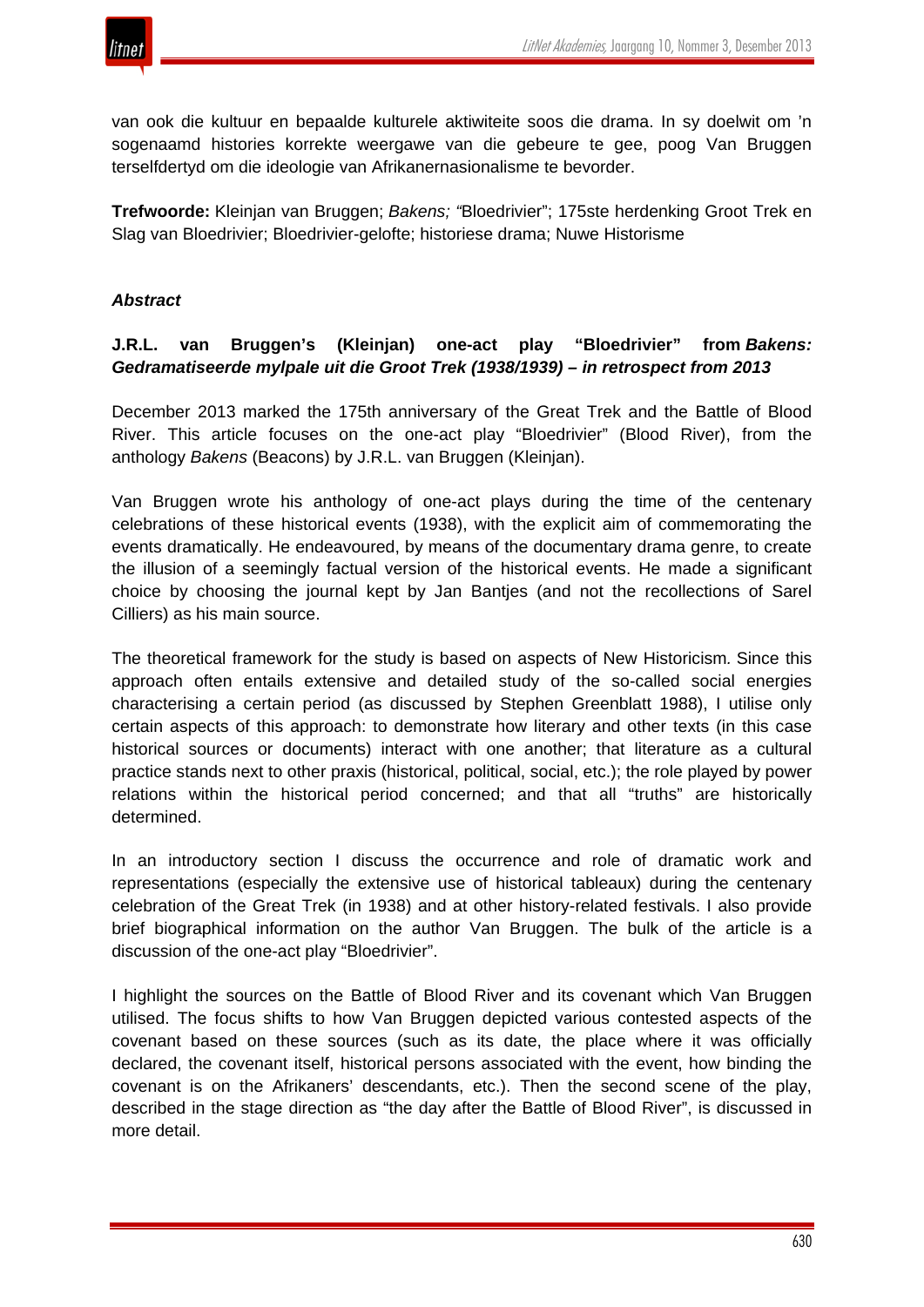There are only a few primary sources relating to the Battle of Blood River and the covenant. Even one of the main sources, the journal of Bantjes, does not provide detailed information and commentators interpret his descriptions and statements differently. It is, however, generally considered to be the most reliable source because Bantjes kept a diary of the events as they were taking place. The text by Cilliers is regarded by many historians as substantially less reliable because he wrote his recollections down 30 years after the events. The reliability of texts by other authors is also lacking in terms of their recollection of the events.

Van Bruggen's dramatic representation of the historical preamble to the declaration of the covenant is based on the choice he made out of sources available to him at the time  $-$  a choice that was significant and one that resonates in the numerous polemics that characterised the covenant in the decades that followed. The specific focus Van Bruggen placed on Jacob Naudé as a person who refused to commit himself and his descendants to the covenant is significant. Reference to this historical figure is rare in early sources (e.g. Van Zyl 1940) and even in more recent sources, which focus on the demythologising of the covenant, there is either no mention of him or he is referred to briefly in footnotes (Spies 1988; Liebenberg 1988).

The polemical aspects associated with the Battle of Blood River – especially the Blood River Covenant itself – forms part of the discussion of Van Bruggen's play. As esteemed academic and educator of his time, Van Bruggen would have taken note of the various viewpoints regarding the Battle of Blood River and its covenant. I indicate the contribution this play makes to the debate around this historical event in Afrikaner history, as well as how it corresponds as a cultural product of 1939 to the aspiration of Afrikaner nationalism – namely to establish and promote this ideology by means of culture and cultural activities such as drama and theatre.

Although Van Bruggen ascribed to the ideal of Afrikaner nationalism and through the writing of the *Bakens* anthology supported this ideal on a cultural level, "Bloedrivier" also undermines some of the aspects related to the Blood River Covenant mythology. One example of this undermining is the prominent role that Jacob Naudé has in this play. The admonitory tone on which the play ends, when Cilliers warns the soldiers against forgetting the covenant, is also telling. Van Bruggen himself would have known by 1938 that what Cilliers feared did in fact occur for many years after the Battle of Blood River when the covenant was not kept. The play thus ends on an ambivalent note: Van Bruggen, although a supporter of Afrikaner nationalism, is also aware of tensions inherent in its myths.

Over time the Battle of Blood River and the covenant have generated numerous historical studies and led to intense polemical debates. These debates have not been limited to academic circles, but have spilled over to and resonated within political and general sociohistorical spheres, generating intense emotions within the broader Afrikaner and South African societies. During the 1970s and 1980s various political factions within Afrikaner ranks proclaimed strong views on the Blood River Covenant in academic, theological and popular journals. Since then the more moderate and pragmatic viewpoints have prevailed (although some conservative factions continue to uphold the covenant in the spirit of earlier Afrikaner nationalist viewpoints).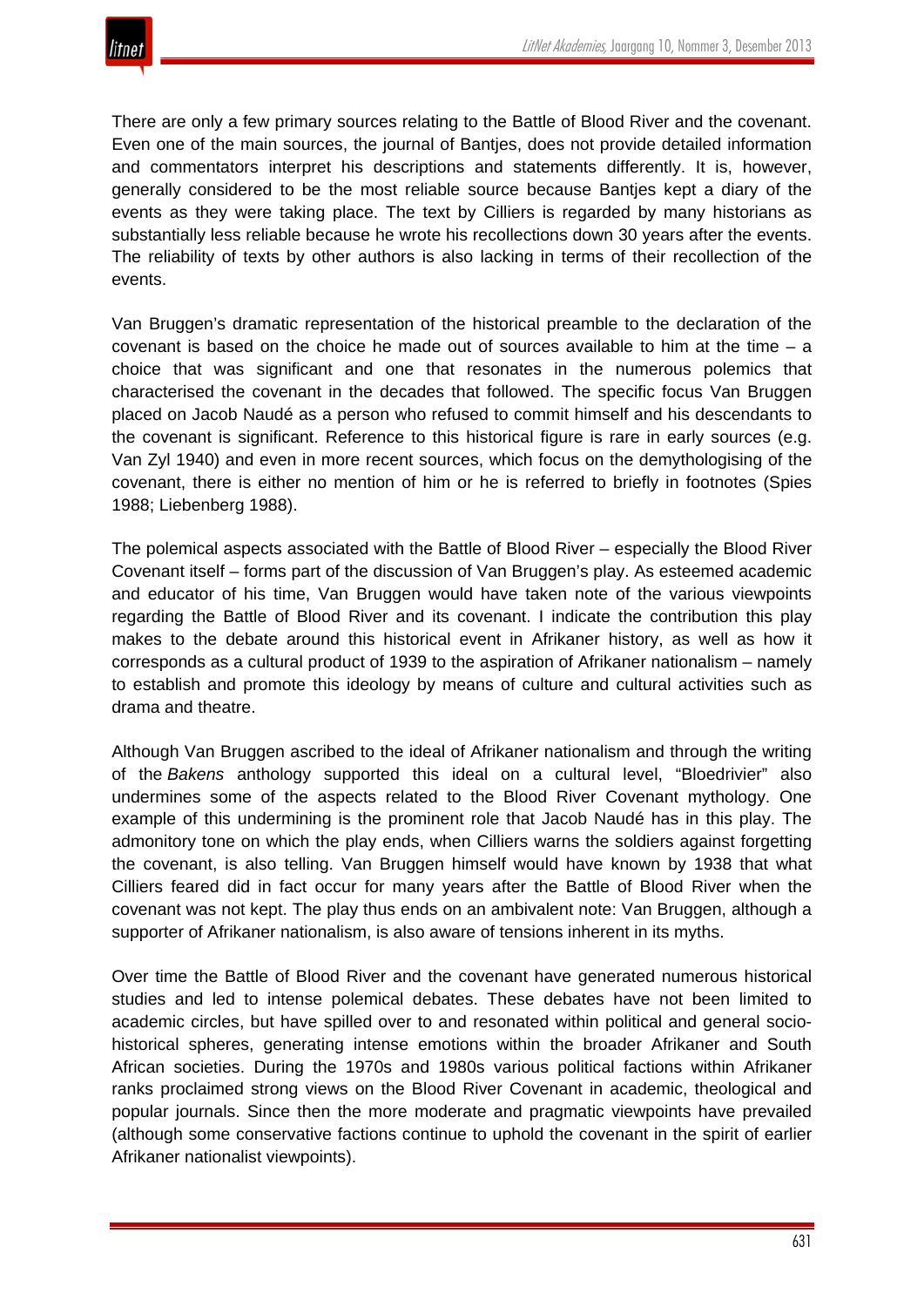

It is proposed that Van Bruggen's "Bloedrivier" is of value to present-day historians (and not only to literary critics) as a source that contributes to the debates and discussions surrounding the Great Trek and the Battle of Blood River and its covenant. In the context of the 175th commemoration of these events it is worth revisiting a seemingly unknown or forgotten anthology of one-act plays, *Bakens*, and specifically the historical play, "Bloedrivier", by J.R.L. van Bruggen.

**Keywords:** Kleinjan van Bruggen; *Bakens; "*Bloedrivier"; 175th commemoration of the Great Trek and the Battle of Blood River; Blood River Covenant; historical drama; New Historicism

# **1. Inleiding**

J.R.L. van Bruggen (15 Oktober 1895 – 9 Mei 1948), ook bekend as Kleinjan, is die jonger broer van die meer bekende Jochem van Bruggen. Volgens die *Suid-Afrikaanse Bibliografiese Woordeboek*, Deel II (1968:785) was hy 'n redelik geleerde man vir sy tyd, aangesien hy sy doktorsgraad in opvoedkunde<sup>1</sup> in 1922 aan die Gemeentelijke Universiteit, Amsterdam behaal het. Terwyl sy loopbaan meestal 'n opvoedkundige rigting ingeslaan het (vyf jaar lank Afrikaans-onderwyser by die Hoёrskool Helpmekaar in Johannesburg, daarna agtien jaar lank dosent by die Potchefstroomse Onderwyskollege), het hy ook 'n aantal gedigte, romans en dramas gepubliseer. Nie Antonissen (1964:159) of Dekker (1958:110–1) het hom as 'n uitsonderlike skrywer beskou nie, maar verskaf nogtans kort verwysings na sy werke in hulle literatuurgeskiedenisse. Sy historiese roman*Bittereinders* (1935), wat afspeel in die konsentrasiekamp by Mafikeng, word deur albei wel uitgelig as 'n heel verdienstelike roman.

In hierdie artikel fokus ek op die bydrae van Van Bruggen as dramaturg met spesiale verwysing na sy bundel van dertien eenbedrywe getitel *Bakens*, wat hy spesifiek geskryf het vir die 1938-herdenking van die Groot Trek. Ek beperk my ook net tot een van die dertien eenbedrywe, naamlik die laaste een, getitel "Bloedrivier"*.*

Terwyl daar in 2013 verskeie seminare gehou is ter viering van die 175ste herdenking van die Groot Trek en daar ook 'n hele aantal publikasies verskyn (het) om hierdie gebeurtenis te herdenk of in oënskou te neem, is daar na my wete geen studie wat hierdie uitsonderlike gebeure verbind met die rol wat die drama tydens hierdie herdenking en vorige herdenkings gespeel het nie. In die meeste literêre bronne word daar wel dikwels verwys na *Die dieper reg* van N.P. Van Wyk Louw, wat spesiaal geskryf is vir die hoeksteenlegging van die Voortrekkermonument (1938), asook na die rol wat Anna Neethling-Pohl met die opvoer van hierdie produksie en met vele ander volksfeeste (veral die Geloftefeeste) gespeel het. Daar is egter nog nie 'n indringende studie oor die rol van dramatiese voorstellings tydens die herdenkingsfeeste van die Groot Trek in 1938, of wat na aanleiding van die herdenking geskryf is, onderneem nie.

Alhoewel hierdie ondersoek kortliks sal verwys na die voorkoms en rol van dramatiese werk/voorstellings by die Groot Trek-herdenkingsfees en ander feeste (veral die Geloftefeeste), is die hooffokus van die artikel een bepaalde eenbedryf van J.R.L. van Bruggen in die bundel *Bakens*, getitel "Bloedrivier". Hierdie eenbedryf sluit die bundel af op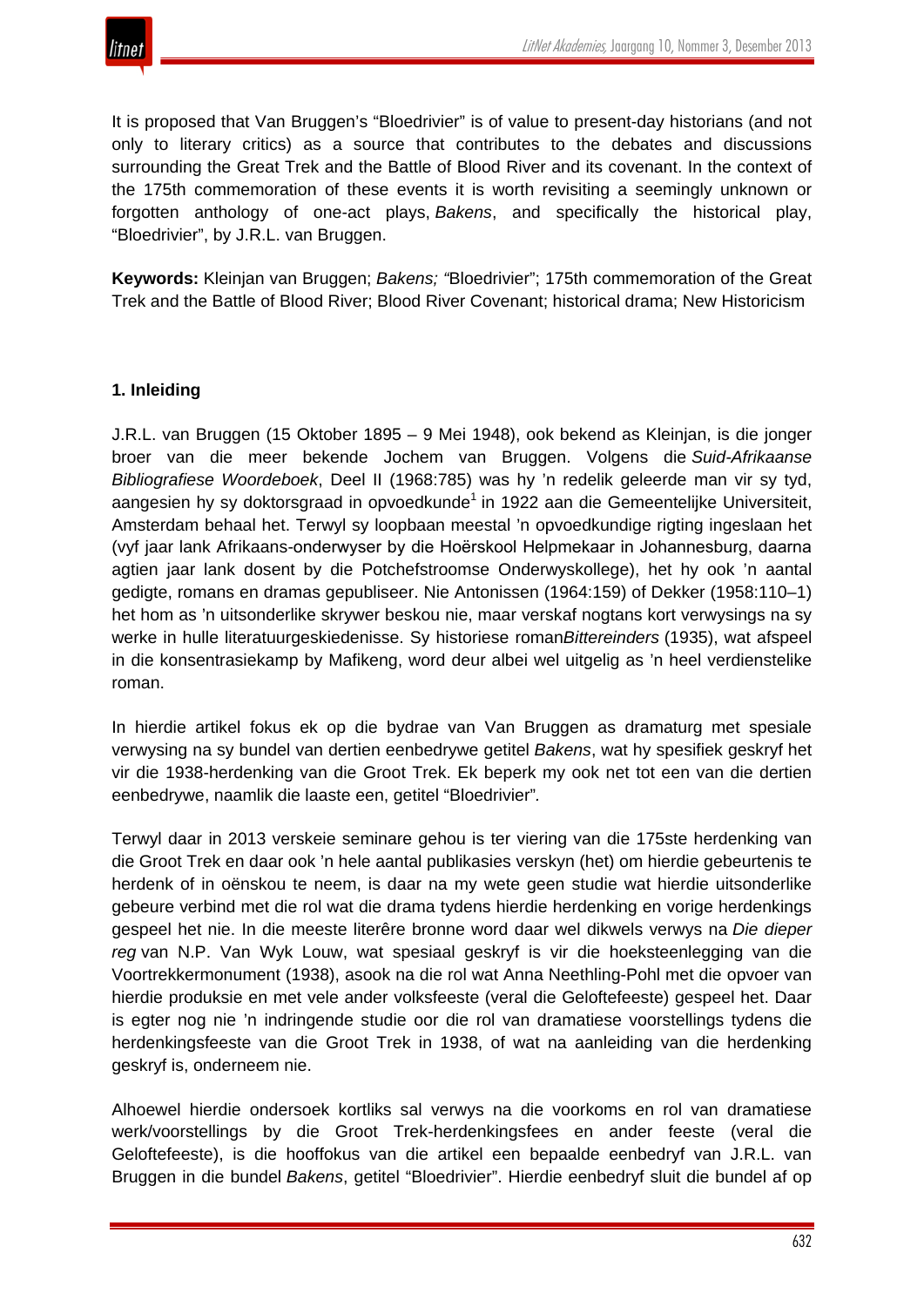'n historiese asook dramatiese hoogtepunt, naamlik die aflê en aanvaarding van die Bloedriviergelofte. In talle historiese geskrifte is die gebeure rondom die Slag van Bloedrivier, asook verskeie polemiese aspekte aangaande die Gelofte self, al redelik uitvoerig bespreek – meestal aan die hand van eietydse dokumente. In geeneen van die bekende bronne oor hierdie onderwerp word daar egter enigsins na hierdie werk van Kleinjan van Bruggen verwys nie.

Sy bundel *Bakens* is spesifiek geskryf vir die 1938-herdenking van die Groot Trek. Sy oogmerk was duidelik om historiese gebeurtenisse (bakens in die Afrikaner se geskiedenis) so getrou moontlik in dramatiese voorstellings weer te gee. My invalshoek in hierdie artikel is dus eerstens om te kyk in watter mate hierdie historiese drama ('n kort eenbedryf) wel aansluit by erkende historiese gegewens rondom die Slag van Bloedrivier en die gelofte (in vergelyking met hoe Van Bruggen dit weergee in 1938, byvoorbeeld veral hoe polemiese aspekte van die gelofte reeds in hierdie eenbedryf van 1938 uitgebeeld word). Die rede vir hierdie (moontlik op die oog af simplistiese) werkswyse is daarin geleë dat die keuse van bronne binne die hele debat van die Slag van Bloedrivier – en veral die gelofte self – reeds 'n aanduiding gee van watter ideologiese beskouings deur die onderskeie partye (die Bantjes-groep of die Cilliers-groep) aangehang is/word. Bronkeuse is 'n aspek wat na 1938 – en veral gedurende die vurige debatte van die 1970's tot die 1980's – al hoe meer op die voorgrond getree het. Alhoewel verskeie van hierdie bronne teen 1939 beskikbaar en bekend was, kies Van Bruggen duidelik op wie hy wil steun of nie wil steun nie. Dit is 'n belangrike keuse – veral as die verdere gebruik van hierdie bronne nagevolg word: die Cilliers-weergawe is later deur die sogenaamde regse Afrikaners as hoofbron aangehang, terwyl die meer gematigde en selfs liberale Afrikaners hulle eerder by die Bantjes-weergawe aangesluit het. Mens sou dit dus kon stel dat dit hier gaan oor watter "waarhede" in 1939 oor hierdie historiese gebeurtenis en sy gevolge vir Afrikanernasionalisme (Slag van Bloedrivier, gelofte) in die erkende historiese bronne van daardie tyd verkondig is en watter van daardie weergawes van die gebeure neerslag in die drama gekry het. Tweedens het ek gepoog om na te gaan in watter mate Van Bruggen se "opvoedkundige" ideaal met hierdie eenbedrywe aansluit by die groter Afrikanernasionalistiese beweging van daardie tyd, naamlik die beskouing dat hierdie drama(s) eerder as ('n) kultuurproduk(te) van die tydperk gesien moet word – en nie net as literêre teks(te) nie.

In aansluiting by die Nuwe Historisme (New Historicism) sien ek ook hierdie ondersoek, waarin geskiedenis en letterkunde in 'n historiese eenbedryf saamkom, as 'n "self-conscious dialogue with the past" (Howard 1992:26). Soos wat Howard (1992:26) dit verder stel: "The goal of such a dialogue is not certainly, the wilful reproduction of the present in the mirror of the past, but it involves a steady acknowledgement that the past is not transparent and that the pursuit of history is neither objective nor disinterested." Hierdie punt blyk veral uit die polemiese diskoerse wat sowel die Slag van Bloedrivier as die gelofte self kenmerk – soos wat uit die bespreking sal blyk. Die Nuwe Historisme het binne die kontemporêre drama- en leerteorie as 'n kritiese literêre teorie veral binne die Anglo-Amerikaanse konteks gewildheid verkry deur middel van die werk van Richard Wilson en Richard Dutton (1992), asook Catherine Gallagher en Stephen Greenblatt (2000). Hulle werk word veral gekenmerk deur 'n herinterpretasie van die Renaissance-drama (met 'n fokus op Shakespeare). In Suid-Afrika kon ek slegs die onlangse doktorale proefskrif van B. Mekusi ("Negotiating memory and nation building in a new South African drama") opspoor as voorbeeld van 'n studie wat Suid-Afrikaanse dramas direk aan hierdie teorie koppel.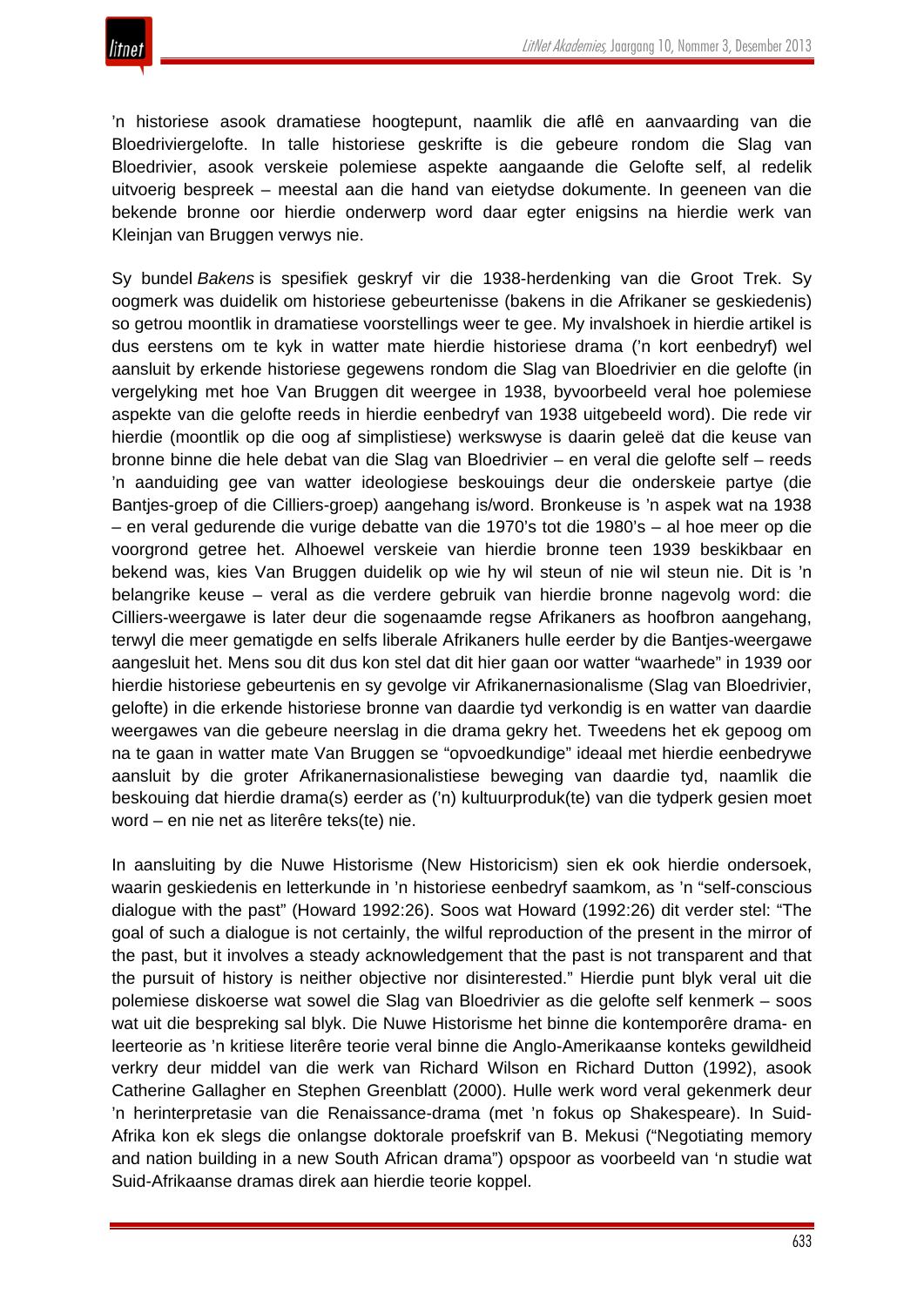

My argument in hierdie artikel is die omgekeerde van die meer gebruiklike beskouing dat die literêre kritikus bloot historiese bronne ("feite") gebruik om die literêre werk (in hierdie geval die geskrewe drama/eenbedryf "Bloedrivier") in 'n historiese konteks te plaas. In my bespreking probeer ek eerder uitwys in watter mate hierdie drama kan bydra tot die debat oor 'n historiese aangeleentheid en hoe dit as 'n kultuurproduk van 1939 doelbewus aangesluit het by die strewe om Afrikanernasionalisme te vestig en te bevorder deur middel van bepaalde kulturele aktiwiteite. In die woorde van Malpas (2006:61):

We might [...] say, then, that historicism is the practice of interpreting texts on the basis of the idea that their meanings are generated by the historical contexts in which they are located, and these contexts change as history moves on [...]

#### en ook:

[A]rt and literature do not merely reflect the ideas, beliefs and desires of a society in a disinterested manner; they are shaped by them and are actively involved in sustaining or challenging them. Like any other discourse, literature and culture are sites of power and resistance.

Binne die bestek van hierdie artikel sou veral die verskillende politieke kampe se sterk oortuigings ten opsigte van veral die Bloedrivier-gelofte en die gepaardgaande polemieke wat vir dekades daaroor gewoed het, Malpas se siening onderskryf.

## **2. Dramatiese voorstellings en die Groot Trek se 1938-herdenkingsfeeste<sup>2</sup>**

Uit beskikbare programme<sup>3</sup> van sowel die Groot Trek se landswye herdenkingsfeeste as die onderskeie Geloftefeeste (aanvanklik Dingaansfeeste genoem),<sup>4</sup> kon ek nagaan in watter mate kort dramas of dramatiese voorstellings 'n rol in die verrigtinge gespeel het. Alhoewel die programme meestal heel gevarieerd was (toesprake, koorsange, fakkeloptogte e.d.m.), weerspieël die meeste van die programme ten opsigte van dramatiese voorstellings 'n algemene voorkeur vir die gebruik van dramatiese tablo's wat gewoonlik 'n historiese insident en/of historiese figure uitbeeld. P.H. Kapp se omvattende studie, *Ons volksfeeste* (Deel III in die reeks *Die Afrikaner en sy kultuur*), verskaf 'n hele aantal voorbeelde en foto's van historiese tablo's en volgens hom was "figure soos Kruger, Steyn, De Wet en De la Rey en grepe uit die geskiedenis van Paul Kruger [...] besonder gewild" (Kapp 1975:108). Hy noem dat die gebruik van historiese tablo's veral sedert die 1930's<sup>5</sup> baie algemeen by nasionale feeste was  $-$  dit het volgens hom selfs "toneelaanbiedings by die [Krugerfees] begin vervang. Dit was die era van die tablo's" (Kapp 1975:108). Kapp skryf 'n artikelreeks in *Die Taalgenoot* (November 1967 tot Januarie 1968) en verwys in "Die Voortrekkereeufees van 1938: Deel III" na "Heidelberg met sy opelugtoneelaanbiedings" en na Pretoria met "militêre vertonings, historiese voorstellings, die rolprent 'Die bou van 'n nasie', pragtige musiek en koorsang" (Kapp 1967:9).

Volgens die amptelike program van die Groot Trek se herdenking en die inwyding van die Voortrekkermonument in Pretoria is daar op Donderdag 15 Desember 1949 om 8:30 nm. die volgende historiese tablo's aangebied: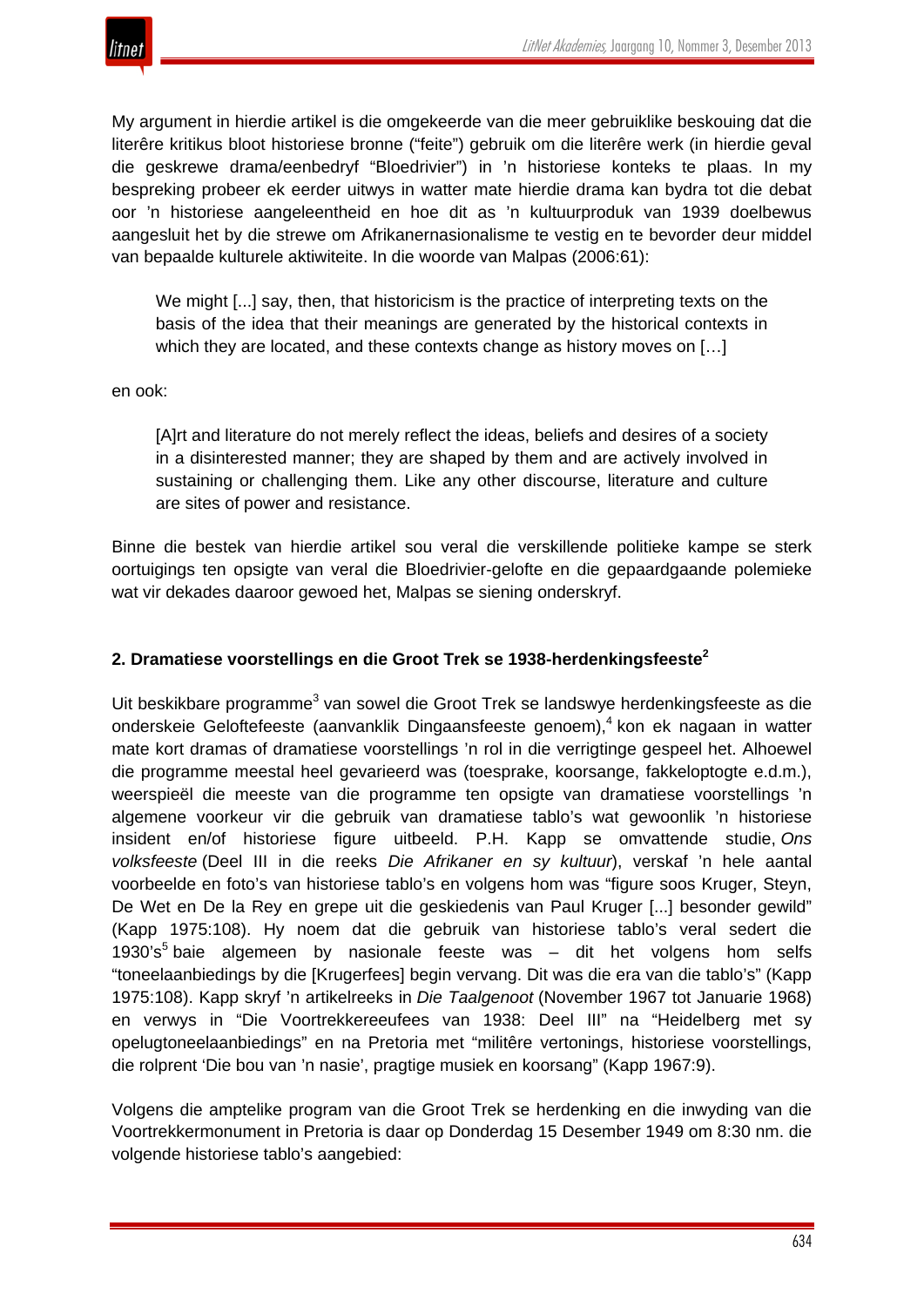

HISTORIESE VOORSTELLING. (*Plek:* Amfiteater).

(a) Retief se tog na Dingaan.

(b) Die 1880-periode.

(c) Die routoneel, 1901.

(d) Unie, 1910.

(e) Die hede, 1949.

Episodes uit "Deur stryd tot oorwinning" van Adèle Jooste. Uitgevoer deur Volksteater, Pretoria (Botha 1952:320).

Voorbeelde uit programme waar Geloftedag by die Voortrekkermonument gevier is en waar spesifieke toneelopvoerings in die programme genoem is, is die volgende:

(1) Geloftedag – 1957, 13 tot 16 Desember by Voortrekkermonument

Gedenkprogram, bladsy 7: "Die pad van Suid-Afrika" deur C.J. Langenhoven (Nasionale Toneelorganisasie, gedramatiseer deur Sarah Goldblatt onder regie van Anna Neethling-Pohl).

(2) Geloftedag 1962, 15 en 16 Desember by Voortrekkermonument

Gedenkprogram op bladsy 8 verwys na "Die vestiging van die volk" deur Francois Marais; aangebied deur die Nasionale Toneelorganisasie (regie deur Anna Neethling-Pohl): Toneel 1: "Die Kaap"; Toneel 2: "Die Oosgrens"; Toneel 3: "Die Gelofte"; Toneel 4: "Neerlaag"; Toneel 5: "Die seëninge"; Toneel 6: Oorwinning", Toneel 7: "Die hede".

Terug by 1938 is dit sekerlik van belang om uit te wys dat 'n werk van J.R.L. van Bruggen ook by die Bloedrivier-eeufees opgevoer is. Op die program van Dinsdag 13 Desember 1938 staan daar die volgende: "7:45 nm. Opvoering: Dramatiese Vereniging van Weenen: 'Die Vooraand van die Trek' deur J.R.L. van Bruggen" (bl. 3). Oor hierdie werk beweer Dekker (1958:342) dat "Van Bruggen se behandeling van die Retief-figuur uitgegroei het tot 'n afsonderlike drama wat hy egter as deel van die 'Bakens'-reeks wil beskou". 'n Verdere verwysing na Van Bruggen se betrokkenheid by hierdie feeste wat opgespoor kon word, is die Voortrekker-eeufees wat op 2 November 1938 by Springs gehou is. Sy eenbedryf "Liebenbergskop" (vyfde eenbedryf in *Bakens*) is daar opgevoer onder regie van ene J.C.P. Meij.

Uit bostaande inligting is dit duidelik dat Kleinjan van Bruggen betrokke was by beide die Groot Trek- en die Bloedrivier-gelofte se eeufeesherdenkings en dat sy bundel *Bakens* gesien teen hierdie agtergrond van besondere belang is wanneer 'n mens die dramatiese werk wat met hierdie herdenkings geassosieer word, in oënskou neem.

Alhoewel alle programme (beide Groot Trek-herdenkingsfeeste en Bloedrivier- /Geloftefeeste) soos beskikbaar by die Voortrekkermonument se Dokumentesentrum te Pretoria deurgewerk is, is dit duidelik dat daar heelwat ontbrekende inligting is ten opsigte van die meeste van hierdie feeste. Feeste is natuurlik regoor die land gehou en nie alle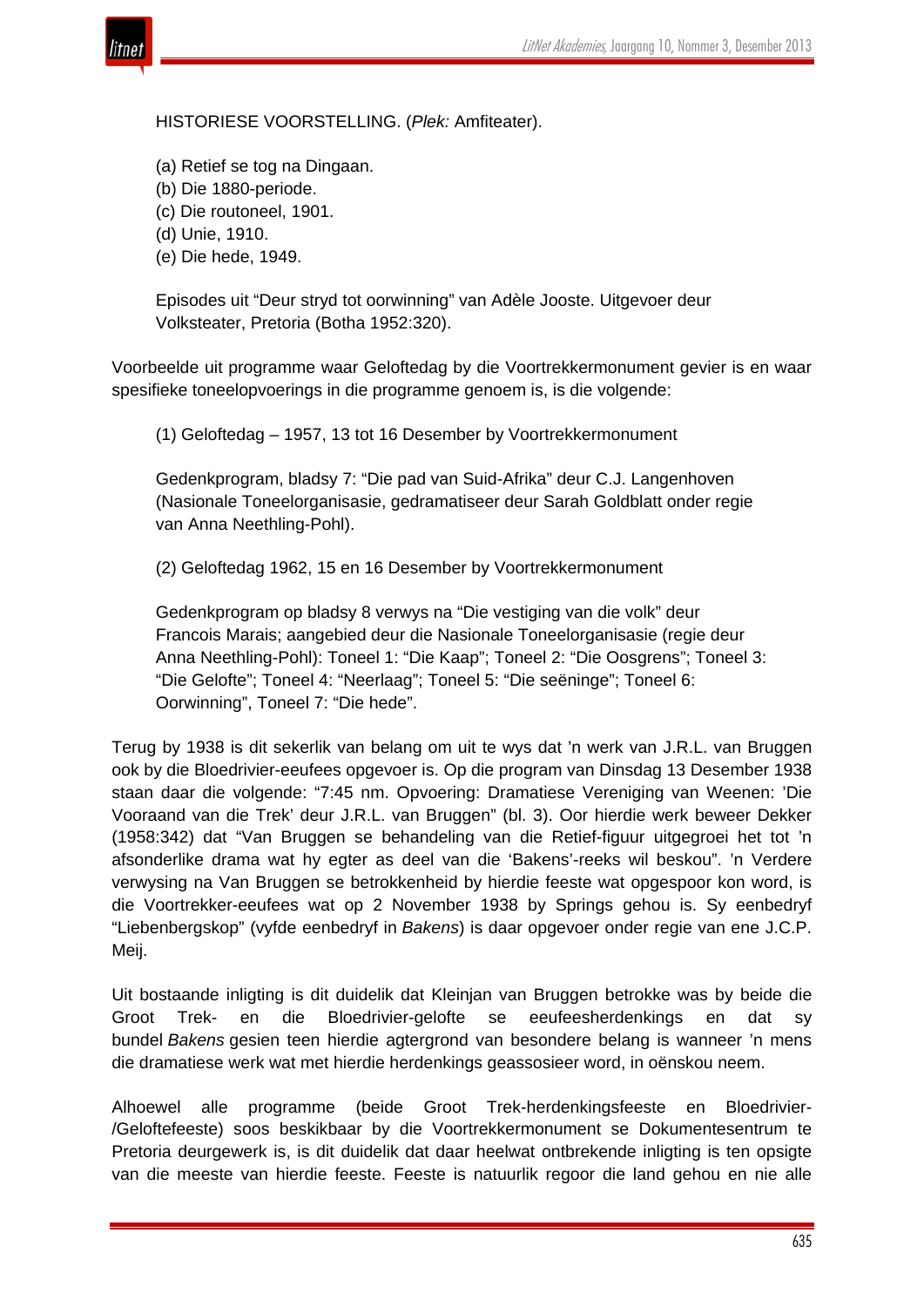dorpe se feesprogramme is óf bewaar óf meer beskikbaar nie. Die nagaan van die invloed van Kleinjan van Bruggen se dramas (spesifieke moontlike opvoerings daarvan in skole of by kultuurfunksies) is dus deur hierdie gebrek aan inligting gekniehalter. Pogings om inligting hieroor selfs by die Hoërskool Helpmekaar in Johannesburg, waar hy onderwyser was, te kry, of by die voormalige Potchefstroomse Onderwyskollege, waar hy ook lank werksaam was, het niks opgelewer nie. Hoewel dit seker 'n dekade of wat gelede nog moontlik sou gewees het om hierdie inligting te bekom, is dit nou bykans onmoontlik, aangesien die destydse Onderwysmuseum in Pretoria, wat heelwat van hierdie rekords gehou het, intussen tot niet gegaan het.

# **3. J.R.L. van Bruggen:** *Bakens* **(1939)**

Van Bruggen se *Bakens* (met die subtitel *Gedramatiseerde mylpale uit die Groot Trek*) bestaan uit 13 eenbedrywe: (1) "Bethelsdorp", (2) "Die weduwee van Lange Kloof", (3) "Slagtersnek" (eerste bedryf), (4) "Slagtersnek" (tweede bedryf), (5) "Liebenbergskop", (6) "Die laaste aand", (7) "Retief by Vetrivier", (8) "Retief in Port Natal", (9) "Retief en Dingaan" (eerste bedryf), (10) "Retief en Dingaan" (tweede bedryf), (11) "Die moord by Bloukrans", (12) "Moeilike tye", (13) "Bloedrivier".

"Bloedrivier" is die laaste eenbedryf in hierdie reeks van historiese eenbedrywe. Die kort eenbedryf (ble. 185–204 = 19 bladsye) bestaan uit twee tonele, naamlik 'n eerste toneel met die onderskrif "Die Gelofte"(ongeveer 11 bladsye), en 'n tweede toneel, wat volgens die verhoogaanwysing gesitueer word as "Die aand ná die slag van Bloedrivier" (196) (ongeveer 9 bladsye). Uit die kort voorwoord ("Ter kennismaking") deur Van Bruggen is dit duidelik dat hy met hierdie dertien eenbedrywe sowel 'n opvoedkundige as 'n kulturele doelwit wou bereik: "Wat met hierdie uitgawe beoog word is in die eerste plek om as hulpmiddel te dien by die onderwys van geskiedenis in ons skole, en in die tweede plek, om as geskikte materiaal gebruik te kan word vir konserte, funksies, ens., wat deur Kultuurverenigings georganiseer word." Dat die *historiese* gegewens van hierdie eenbedrywe vir hom van uiterste belang was, is duidelik as die "skrywer" (deurgaans verwys Van Bruggen na homself in die derde persoon) in hierdie voorwoord sê:

Sy bevindings het hy aanvanklik beperk tot die dramatisering van ons eie geskiedenis, en wel tot daardie tydperk wat direkte verband hou met die Groot Trek. In dertien eenbedrywe het hy toe uitstaande episodes van die Groot Trek gedramatiseer en wel op so 'n wyse dat die kontinuïteit van die hele Trek as geskiedkundige eenheid bewaar gebly is.

Die eerste vraag wat 'n mens kan stel, is natuurlik: In watter mate is die historiese voorstellings wel op historiese feite/gegewens gebaseer, met ander woorde, hoe histories feitelik is die gebeure in hierdie eenbedrywe? 'n Studie van die historiese gegewens in hierdie dramas word bemoeilik deur die feit dat, alhoewel Van Bruggen self die historiese aard van al die eenbedrywe beklemtoon, hy nie 'n formele lys van bronverwysings in die bundel gee nie. Hy verwys egter wel binne 'n aantal van die eenbedrywe na spesifieke historiese dokumente. In "Slagtersnek" (Eerste Bedryf) sê hy in die verhoogaanwysing: "Bezuidenhout en Prinsloo dikteer beurtelings, terwyl die ander burgers so af en toe iets inlas. Dit is die historiese brief wat Christiaan Muller aan veldkornet Stefaans van Wyk i.p.v.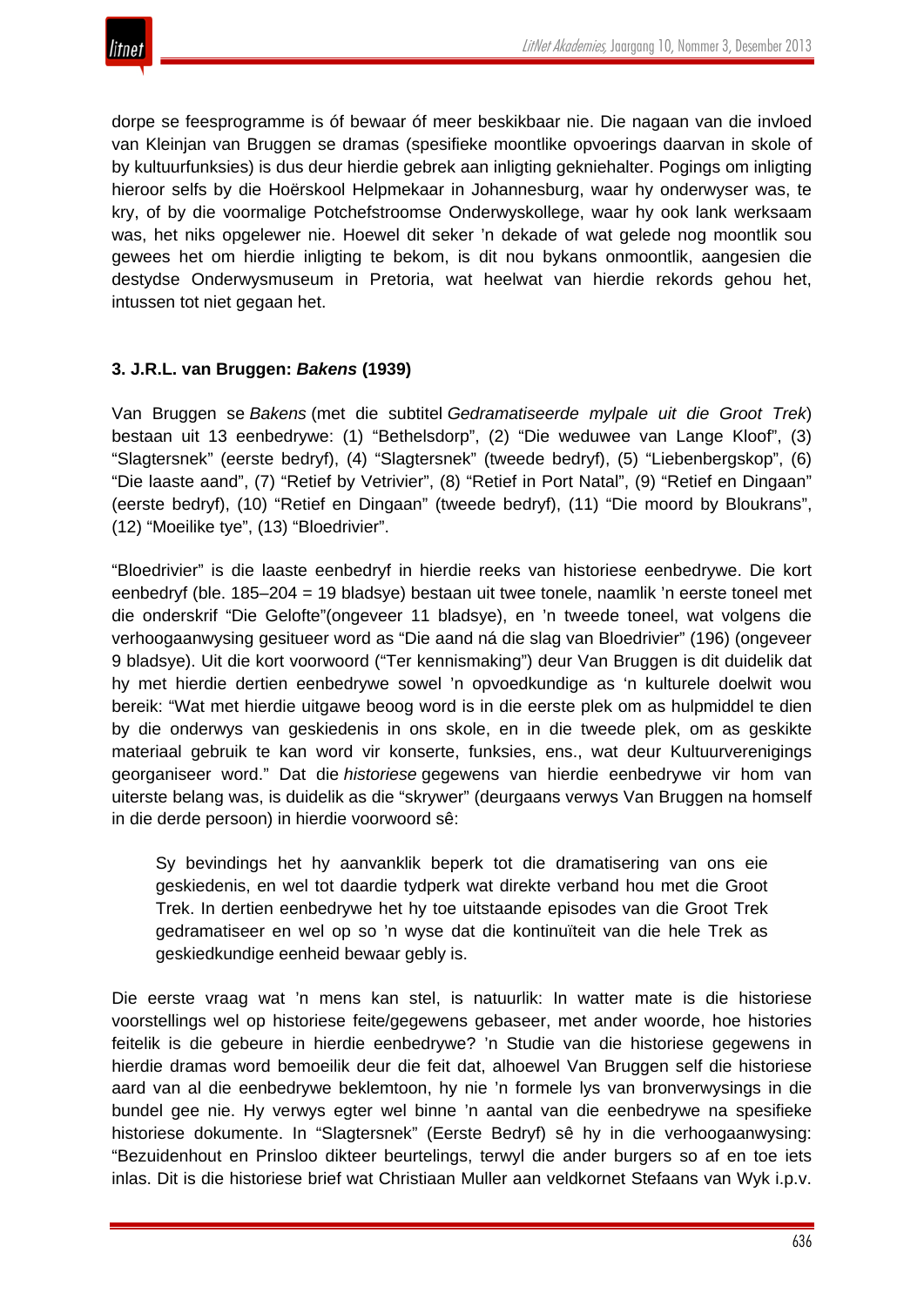

aan Jacobus Kruger gebring het en wat tot die gevangeneming van Hendrik Prinsloo gelei het" (59–60). In 'n skrywersnota by die eenbedryf "Liebenbergskop" sê hy: "Trigardt het ons 'n interessante dagboek nagelaat, 'n werk van groot belang vir die bestudering van die Trek omdat ons daarin die mikrokosmos van die Groot Trek sien" (66). In "Die laaste aand" lees Piet Retief op versoek van sy seun 'n gedeelte van sy manifes voor en verwys daarna dat dit reeds in die *Grahamstown Town Journal* gepubliseer is vir hulle "Engelse vriende" (83). Ook in die opvolgende eenbedryf, getitel "Retief by Vetrivier",word in die karakterlys by die beskrywing van eerw. Erasmus Smit na nog 'n historiese dokument verwys: "Sy dagboek is een van die belangrikste historiese dokumente uit dié tyd" (92). By die eenbedryf "Retief by Dingaan" versoek Dingaan vir Owen om die traktaat wat hy met Retief sluit, voor te lees. Owen lees dit in Afrikaans voor, terwyl 'n voetnoot vermeld: "Hierdie traktaat is 'n vertaling van die oorspronklike wat in Engels opgestel is en waarvan 'n handskrif-afdruk op las van die Regering in Pretoria gemaak is" (149).

By die eenbedryf "Bloedrivier" kry ons ook in die karakterlys 'n bronverwysing wat 'n mens help om die historiese inligting soos deur Van Bruggen dramaties uitgebeeld in twee tonele, te vergelyk met die inligting soos daarin vervat. Die bron waarna Van Bruggen verwys, is naamlik die welbekende joernaal van Jan Bantjes: "Bantjes, sekretaris van Pretorius; sy joernaal is 'n waardevolle dokument om die figuur van Pretorius en die geskiedenis wat hy gemaak het, te verstaan" (185).

Alhoewel Van Bruggen dus in "Bloedrivier" spesifiek na Bantjes se joernaal verwys, sal dit wel uit onderstaande bespreking blyk dat hy ook van ander bronne (wat hy verswyg) gebruik gemaak het. Die veronderstelling dat die ondersoeker bloot vergelykenderwys die uitgebeelde dramatiese tonele sou kon evalueer aan die hand van erkende historiese bronne oor die gelofte en die Slag van Bloedrivier, en dan tot 'n bepaalde slotsom oor die historiese akkuraatheid al dan nie van die dramaturg se dramatiese voorstellings sou kon kom, is egter nie so eenvoudig nie. Historiese inligting oor die Slag van Bloedrivier, maar veral oor die gelofte self, word deur verskeie historici bevraagteken en gepolemiseer. So stel F.J. du T. Spies (1988:51) in sy artikel getitel "Onsekerheid in verband met die gelofte van 1838" die volgende as onsekerhede: "Ontstaan, plek en datum, inhoud en bewoording, geldigheid of ongeldigheid daarvan". Sy artikel is opgeneem in die *Groot Trekherdenkuitgawe* van die tydskrif *Historia* in 1988 en hy wys op die verskil tussen hierdie herdenking (150 jaar) en dié van die eeufeesherdenking:

Met die honderdjarige herdenking in 1938, was die Groot Trek 'n groot en besielende gebeurtenis in die gemoedere van miskien die meerderheid van Afrikaners. Nou, met die 150ste herdenking daarvan in 1988, lyk dit enigsins anders. Daar het intussen heelwat vrae ontstaan en daar het 'n proses van ontmitologisering plaasgevind, wat die geesdrif en heldeverering in 'n mate getemper het. Dit het, na dit my voorkom, ook met die gelofte en geloftedag gebeur. (Spies 1988:51)

Dit is dus duidelik dat 'n mens deurgaans in gedagte moet hou dat Van Bruggen sy bundel eenbedrywe geskryf het in 'n besondere tydvak, naamlik in 'n tyd toe die eeufeesherdenking van die Groot Trek die meeste Afrikaners dwarsoor die land meegesleur het en tot 'n grootskaalse oplewing van Afrikanernasionalisme gelei het. Die "ontmitologisering" van hierdie gebeure wat Spies noem, het toe nog in die verre toekoms gelê. *Bakens* is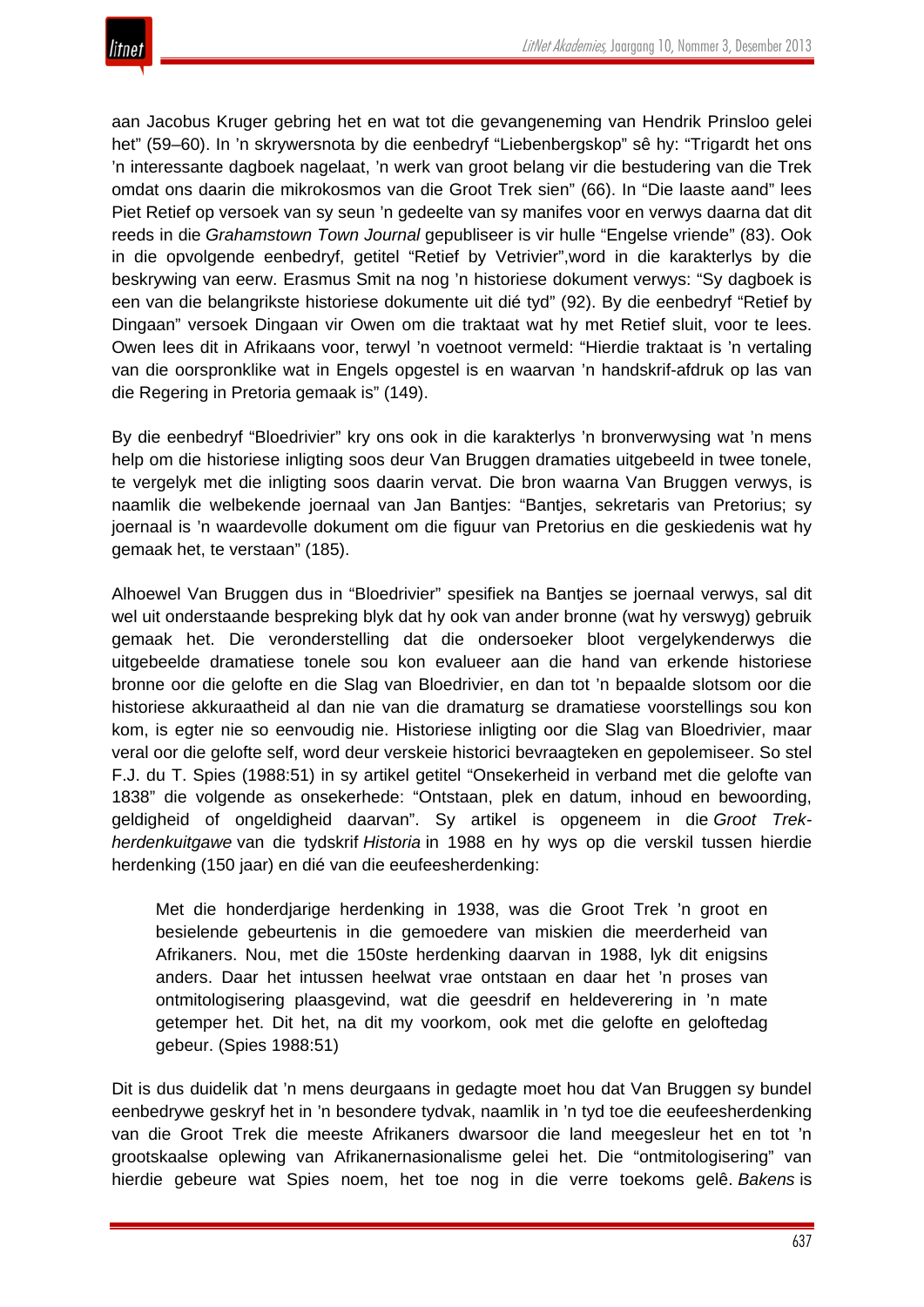

onteenseglik binne 'n konteks van totale geloof in en ondersteuning van die Afrikanernasionalistiese beskouings van die tyd geplaas.

In die bespreking sal ek wel kortliks verwys na die vernaamste vraagstellings in verband met die historiese gebeure rondom die Bloedrivier-gelofte soos deur Spies bespreek (ontstaan, plek, datum, gelofte self en sy bindingskrag) en dan uitwys wat Van Bruggen se voorstelling van hierdie sake is, asook die moontlike historiese bronne van die tyd waarop hy sy voorstellings baseer.

# **4. "Bloedrivier": 'n historiese eenbedryf**

Die aantal "eerstehandse" bronne oor die Bloedrivier-gelofte is beperk. In Spies (1988:51, 52) se artikel lys hy die erkende bronne in chronologiese volgorde, naamlik:

'n brief van Andries Pretorius aan J.N. Boshoff van 22 Desember 1938 wat op 16 Februarie 1839 in *De Zuid-Afrikaan* verskyn het, die *Joernaal* van J.G. Bantjes wat op 14 Junie 1839 ook in *De Zuid-Afrikaan* verskyn het, 'n brief van Sarel Cilliers aan ds. H. van Broekhuizen van Winburg gedateer 4 Februarie 1866, die*Joernaal* van Sarel Cilliers wat as aanhangsel opgeneem is in H.J. Hofstede, *De Geschiedenis van den Oranje-Vrijstaat* (Den Haag 1876). Vir die res besit ons 'n aantal herinneringe van later datum, wat in die Transvaalse Argiefbewaarplek berus, die belangrikste waarvan Gustav Preller in sy reeks*Voortrekkermense* I–IV tussen 1918 en 1925 gepubliseer het.

In die meeste bronne word Bantjes se *Joernaal* as die betroubaarste bron ten opsigte van die gebeure vooraf (die gelofte) en tydens die Slag van Bloedrivier beskou.

Vervolgens word dus nagegaan in watter mate Van Bruggen se dramatiese voorstelling (twee tonele) aansluit by die historiese inligting (onderskeie bronne) oor hierdie gebeurtenis.

### *4.1 Datum van die gelofte*

Die presiese datum waarop die gelofte vir die eerste keer voorgelees is, is 'n onderwerp waaroor bogenoemde historici verskil. Spies (1988:56) vermeld dat die joernaal van Sarel Cilliers aandui dat die gelofte reeds op 7 Desember by Danskraal afgelê is, maar dat Bantjes niks oor hierdie plek of datum in sy joernaal skryf nie – hy dui 9 Desember en Wasbankspruit aan as die datum en plek waarop die gelofte amptelik afgelê is.

Volgens Van Bruggen se voorstelling speel Toneel 1 af op Sondagoggend 9 Desember 1838 – die dag waarop die gelofte afgelê word. Volgens die teks en verhoogaanwysing:

LANDMAN: Hier kom die burgers. Ek sal die Kommandant-generaal gaan roep. (Landman af regs in die tent van Pretorius. 'n Aantal boere kom links voor op saam met Potgieter en Jacobs en suggereer net die voorhoede van 'n hele vergadering. Onder hulle is Jacob Naudé en nog 'n burger wat in die onderstaande handeling 'n belangrike rol speel. As die burgers vergader, verskyn Pretorius, Landman, Charl Cilliers<sup>6</sup> en Bantjes uit die tent links agter. 'n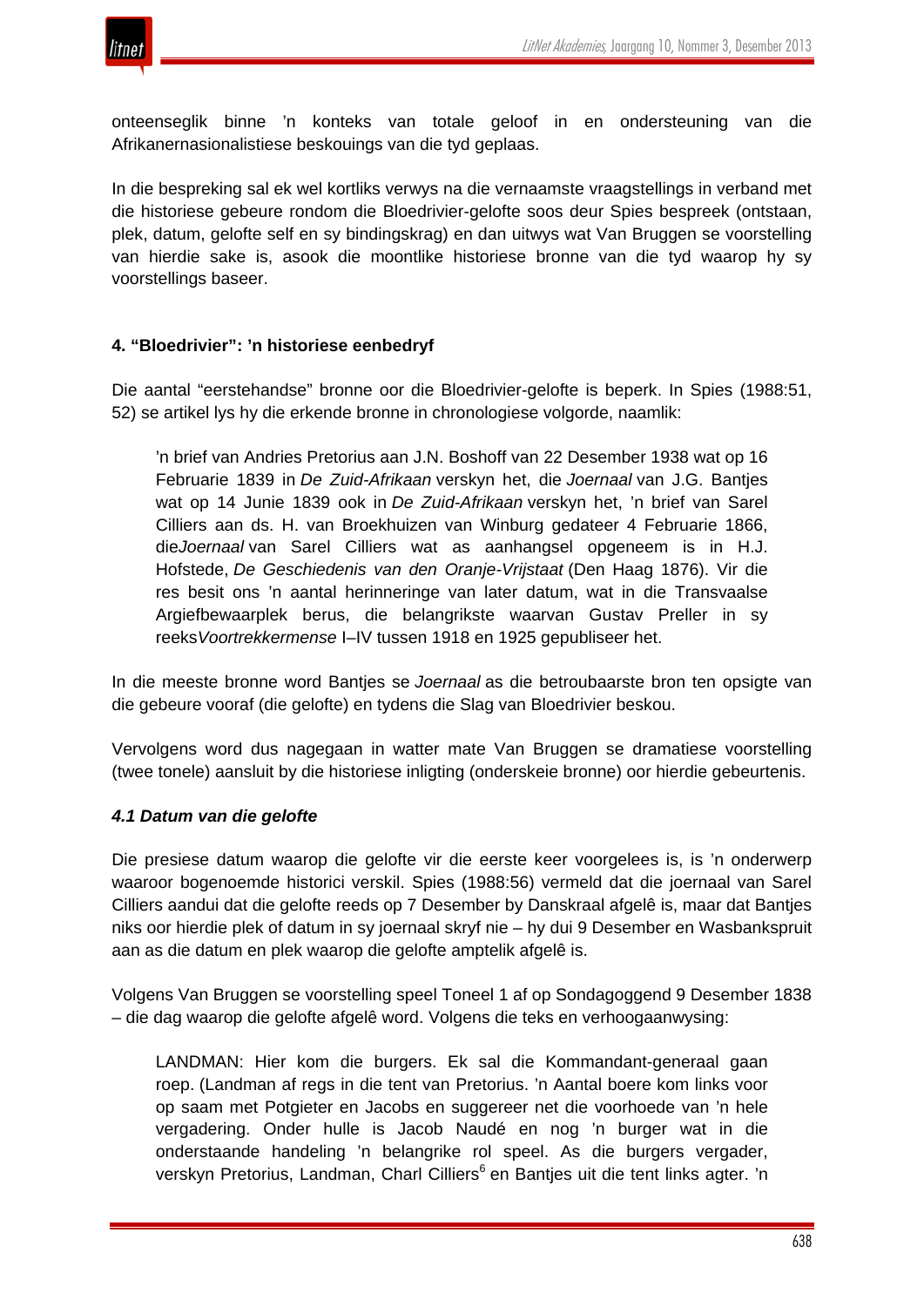

Tafel word vir Bantjes reggesit. Hy noteer deurgaans die verrigtinge. Pretorius klim op die kanonwa.) (189)

Volgens 'n kort gesprek tussen Uys en Landman net voor bostaande handelinge het die meeste lede van die kommando reeds geweet wat om te verwag ("UYS: Sover as ek kan nagaan, is die hele kommando se gevoelens aangaande die gelofte gepols", 189). Pretorius verwys ook in sy betoog daarna dat die meeste lede reeds weet wat vir hierdie dag beplan word, aangesien hulle reeds daaroor ingelig is: "'n Paar dae gelede by Danskraal het ons ook vergader." Wat die presiese datum van daardie byeenkoms was, word wel duidelik wanneer Jacob Naudé sy beswaar teen die aflê van die Gelofte uiteensit, naamlik: "Sinds die voorstel op die 5de van hierdie maand op Danskraal aan ons gemaak is, het ek ernstig gebid tot my God en die God van my vadere vir lig in hierdie plegtige oomblik" (192).

Bantjes (1928:12) verwys na 9 Desember, die "Zondag's morgens" as die dag waarop die "Hoofd-Kommandant" almal bymekaar roep en versoek dat "zy allen volyverig in geest en in waarheid, tot God mogt bidden, om zyne hulp en bystand, in het slaan tegen den vyand; dat hy aan den Almagtigen een gelofte doen wilde (indien allen wel willen)". Preller stel dit in 'n voetnoot tot hierdie gedeelte ook uitdruklik: "Dit is die eerste vermelding van die instelling van Dingaansdag, of die make van die Gelofte, namelik op Sondag, 9 Desember 1838" (Bantjes 1928:12).

Terwyl verskillende persone en historici in die 1950's en 1960's óf die Cilliers- óf die Bantjesweergawes aanvaar het, verklaar Spies (1988:55) dat die Bantjes-joernaal as die "betroubaarste bron" nagevolg kan word. Sy hoofrede vir hierdie aanname is dat die joernaal "'n mooi dag-na-dag-verslag gee van hoe die kommando getrek het na dit op 27 November Saailaer verlaat" het – 'n trekroete wat toe wel taamlik noukeurig nagevolg kan word, "soos dr. E.G. Jansen dit in 1938 gedoen het". Bantjes verwys dan ook na 5 Desember, waarop 'n belangrike byeenkoms plaasgevind het en waartydens Andries Pretorius, Karel Landman en Sarel Cilliers op "den stel van het kanon" geklim het om die manskappe toe te spreek (Spies 1988:56). Dit is 'n insident wat in Van Bruggen se drama juis deur Jacob Naudé in herinnering geroep word (192).

### *4.2 Plek van die gelofte*

Die presiese plek waar die gelofte afgelê is, is ook 'n gegewe waaroor historici verskil. Volgens sommige is dit Danskraal en volgens ander weer Wasbankspruit. Bantjes (1928:12) noem in sy inskrywing by 8 Desember dat die kommando op sowel daardie dag as op 9 Desember by die Blyrivier oorgestaan het:

Wy gingen dezelve door, en voort, tot dat wy kwamen aan een lopende rivier, door de vorige kommando genoemd, de *Blyrivier*, gelegen onder eene vlakke berg; hier kampeerden wy. Des anderen daags, zynde den 9e, was alles nog rustig, en wy bleven hier over, om den Sabbath te vieren.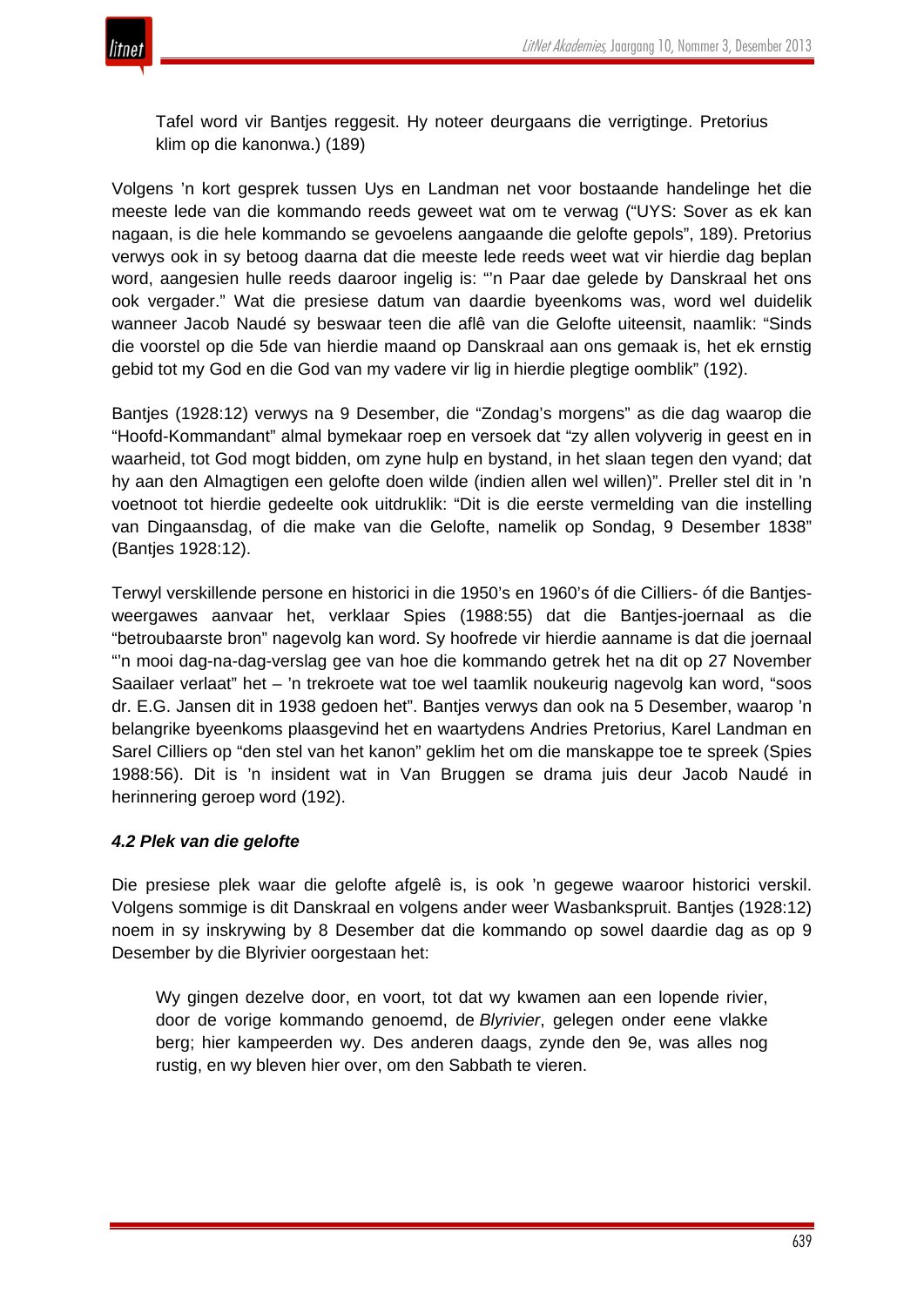

Spies (1988:56) vertel:

Die volgende dag, 8 Desember, het die kommando voortgetrek tot aan die "Blyrivier", wat deur Jansen<sup>7</sup>uitgeken is as die Wasbankrivier en daar bestaan weinig twyfel dat dit wel die geval was. Hier het die kommando Sondag, 9 Desember, oorgestaan en hier is, soos van Bantjes afgelei kan word, die gelofte afgelê.

Dit is duidelik dat Van Bruggen aansluit by wat in Bantjes se joernaal staan, asook, soos wat Spies in 1988 aandui, wat E.G. Jansen in die publikasie *Die Voortrekkers in Natal* van 1938 hieroor meegedeel het. Van Bruggen stel dit duidelik in die eerste verhoogaanwysing van hierdie eenbedryf dat die gebeure van 9 Desember 1838 afspeel "*in die laer wat getrek is by die Blyrivier, en later Wasbank. In die verte is Biggarsberg en Platberg sigbaar*" (186). Soos bo aangehaal, was die eerste gesprek oor die gelofte (5 Desember 1838) by Danskraal, maar die amptelike aflê van die gelofte is, volgens Van Bruggen se dramatiese voorstelling, by Wasbank.

Spies (1988:54) stel dit dat daar ná 1938 'n reaksie ingetree het en dat die "Danskraal-Sarel Cilliers-gegewe as nog 'n mite afgekraak is" – veral na aanleiding van 'n artikel van dr. E.G. Jansen (1938) met die titel "Is die Gelofte op Danskraal afgelê?". Jansen (1938:54) het glo die roete van die Wenkommando soos dit in Bantjes se joernaal beskryf is, nagegaan en bevind dat die "gelofte die eerste keer op 9 Desember 1838 ter sprake gekom het toe die kommando aan die Wasbankspruit gelaer was, en dat dit daar afgelê is". Volgens Spies (1988:54) het die meeste geskiedskrywers die Bantjes-weergawe aanvaar, met "die eerste [...] Prof. S.P. Engelbrecht in die gedenkuitgawe van *Die Huisgenoot*, Desember 1938", wat ook beweer het dat "Sarel Cilliers onnoukeurig was". Van Bruggen sou sekerlik van die onderskeie standpunte kennis geneem het en dit is dus opvallend dat hy telkens steun op die Bantjes- (en Jansen-) weergawe en sy dramatiese gegewens nie aan Cilliers se weergawe koppel nie.

### *4.3 Die gelofte*

Ná Pretorius se betoog bestyg Cilliers die kanonwa, sing die burgers Psalm 38 vers 12 tot 16, en lees hy voor uit "Richteren 6 vanaf die eerste tot en met die vier-en-twintigste vers" (198). As hy daarna vra of enigeen beswaar het teen die aflê van die gelofte, volg die gesprek tussen hom en Naudé – redelik uitvoerig gegee oor drie bladsye. Eers aan die einde van hierdie gesprek en wanneer Naudé en die "onbekende burger" die toneel verlaat het, lees Cilliers die gelofte voor. Dit is interessant om daarop te let dat Van Bruggen die gelofte nie in Afrikaans nie, maar wel in Hollands weergee:

CILLIERS: Almagtige God, wij vereenigen ons in ootmoed voor Uw heilig aangezicht en leggen hiermee plechtig een gelofte af dat, zoo Gij ons de oorwinning geven mocht, een Huis tot Uw Grooten Naams gedachtenis te stichten alswaar het Uw zal behagen. Wij smeken Uw hulp en bijstand, almachtige Vader, om ons in onze zwakheid te helpen om deze gelofte zeker te kunnen volbrengen, en dat wij den dag der oorwinning in een boek zullen aantekenen, om dezelve bekend te maken, zelfs aan onze laatste nageslachten, opdat het ter ere van God gevierd mag worden. Neem, Almachtige God, deze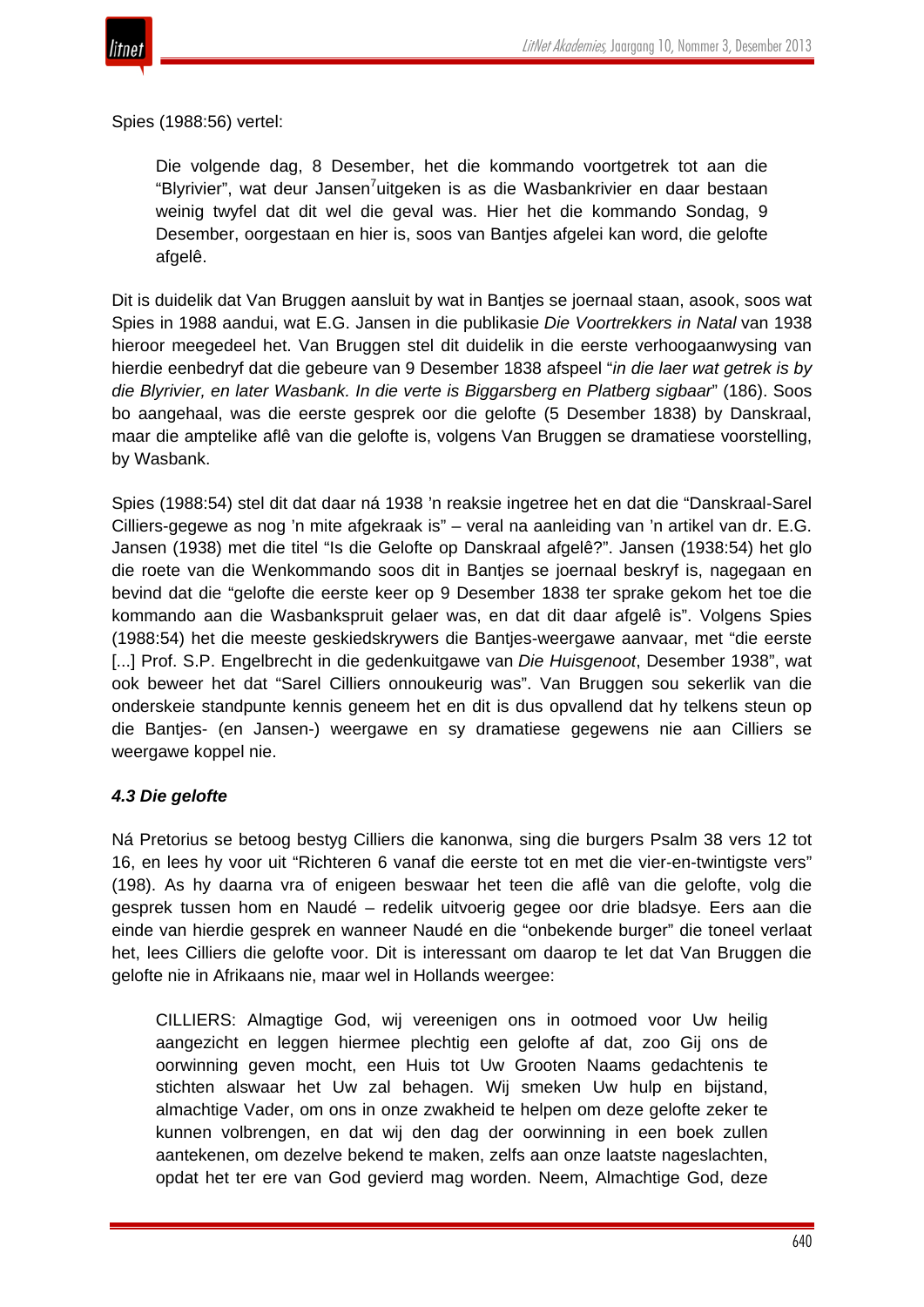

gelofte van ons aan en beschaam ons niet om uws enigen Zoons Jesus Christus wil. Amen, ja amen. (195)

Bantjes (1928:12) se weergawe lui:

dat hy aan den Almagtigen een gelofte doen wilde, (indien allen wel willen), – "om zoo de Heere ons de overwinning geven mogt, een Huis tot zyns Grooten Naams gedagtenis te stichten alwaar het Hem zal behagen", – en dat zy ook moesten afsmeken, de hulp en bystand van God, om deze gelofte zeker te kunnen volbrengen en dat wy den dag der overwinning, in een boek zullen aanteekenen om delzelve bekend te maken, zelfs aan onze laatste nageslachten, op dat het ter Eere van God gevierd mag worden.

Ook in hierdie geval blyk dit dat Van Bruggen sterker op Bantjes se weergawe van die gelofte steun as op ander bronne (o.a. Cilliers se joernaal, asook die latere bewoording van G.B.A. Gerdener wat later algemeen by geloftefeeste voorgelees is, maar wat in der waarheid sy samevoeging van verskillende tekste is, o.a. dié van Cilliers<sup>8</sup>). Spies wys in sy bespreking daarop dat Bantjes die enigste persoon is wat verwys na 'n "boek" waarin aantekeninge gemaak moet word – blykbaar het so 'n boek nooit bestaan nie. Maar die feit dat Van Bruggen hierna verwys, toon sonder twyfel dat hy sterker steun op Bantjes se joernaal as op enige ander historiese bron wat in 1938 oor hierdie aangeleentheid beskikbaar was. Terwyl hy sekerlik weldeeglik bewus moes gewees het van Cilliers se joernaal, asook van G.B.A. Gerdener se weergawe van die gelofte, kies Van Bruggen duidelik telkens Bantjes se joernaal as sy hoofbron.

'n Aspek van die gelofte wat later ook tot heelwat polemiek aanleiding gegee het, was die beskouing of die Geloftedag as 'n Sabbatsdag gevier moes word al dan nie. Liebenberg (1988) stel dit in sy artikel getiteld "Mites rondom Bloedrivier en die Gelofte" dat hy saamstem met F.A. van Jaarsveld se studie, "Die evolusie van apartheid" (1979:46–89), waarin hy Sarel Cilliers se weergawe van die gelofte as "'n onbetroubare herinneringstuk" bestempel. Mens moet in gedagte hou dat Cilliers se joernaal eers in 1876 verskyn het en sy eie herinneringe van die gebeure wat meer as 30 jaar vroeër plaasgevind het, oproep. Die besluit om Geloftedag as 'n kerklike feesdag ('n Sabbatsviering) te hou, is eers in 1948 geneem (toe Afrikanernasionalisme sy bloeitydperk ingegaan het). Terwyl bekende historici soos F.J. van Jaarsveld, B.J. Liebenberg en F.J. du T. Spies in die 1980's saamstem dat verskeie sake rondom die gelofte as mites afgemaak kan word – insluitend die Sabbatsdagbeskouing – blyk uit "regse" publikasies presies die teenoorgestelde beskouing. 'n Voorbeeld is 'n kort publikasie getiteld *Bloedrivier: Stem uit die Verlede, Taak vir die Hede, Hoop vir die Toekoms* met as outeurs F.J. Strauss en A.D. Pont, wat sowel die sogenaamde "wetenskaplike geskiedskrywers" aanval as die "linkse teoloë en kerkmanne wat hulle daarvoor beywer om van Geloftedag slegs 'n godsdienstige feesdag te maak" (1986:21).

# *4.4 Die karakters / historiese persone: Wie het die gelofte afgelê en hoe bindend is die gelofte vir die nageslag?*

By die aanvang van die eerste toneel ("Die Gelofte") word die persoonslys verskaf waarin elke karakter (historiese persoonlikheid) redelik goed omskryf word. Hierdie lys stem ooreen met die historiese rolspelers wat betrokke was by die gelofte, naamlik kmdt.-genl. A.W.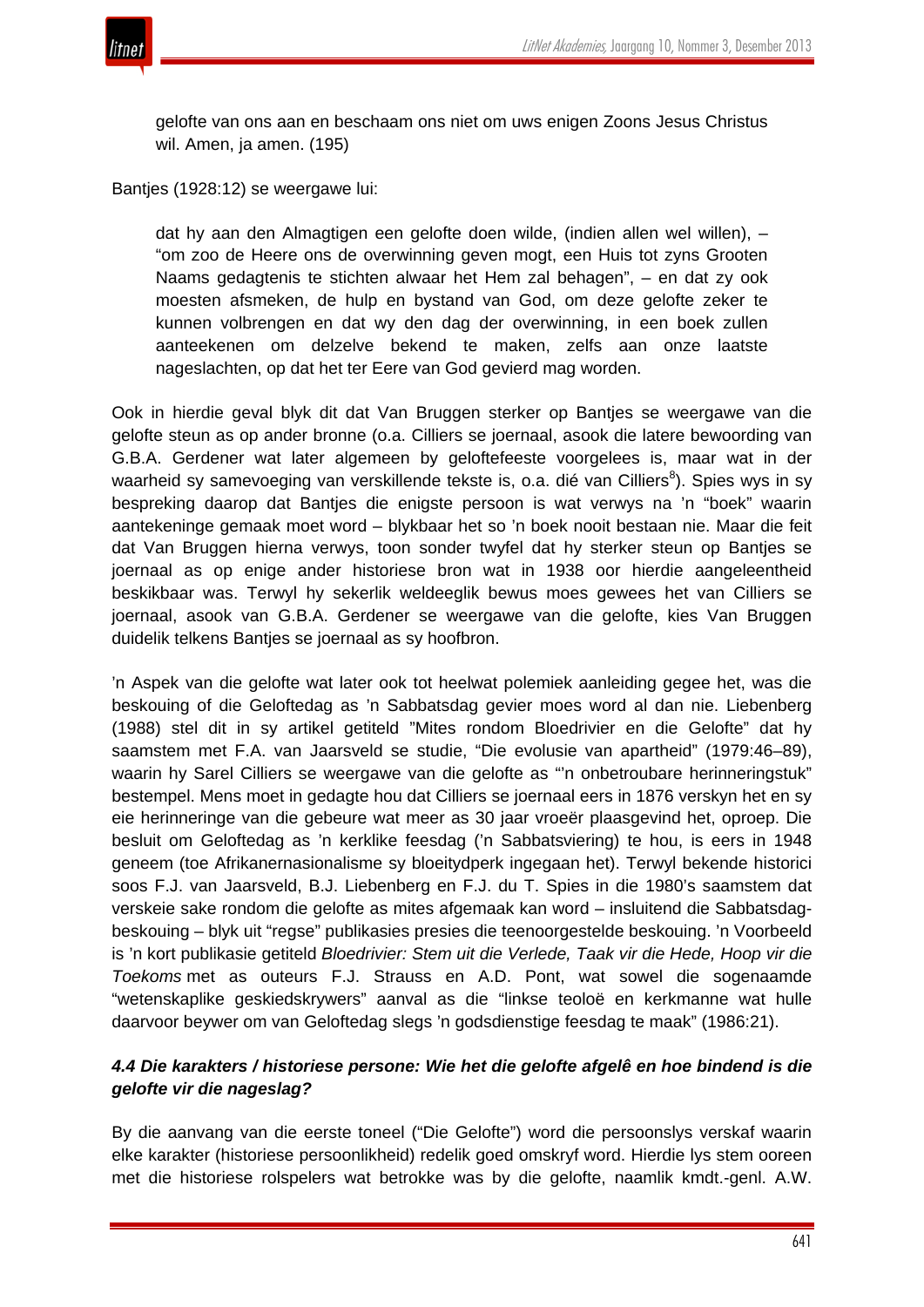Pretorius, kmdt. Karel O. Landman, Koos Potgieter, kmdt. Hans (Dons) de Lange, Charl Cilliers, Jacobus Boshoff, Bantjes, Jacobus Uys, Stefanus Erasmus, Jan Jacobs en "ander Trekkerkommandante".

Van besondere belang is twee ander persone wat ook genoem word, naamlik Jacob Naudé en 'n naamlose "nog 'n Trekker". Volgens Van Bruggen se eenbedryf is hierdie twee mans die enigste twee Trekkers wat weens gewetensbesware nie die gelofte afgelê het nie*.* Van Bruggen probeer egter baie duidelik deur middel van sowel die dialoog as die verhoogaanwysings aantoon dat hierdie twee persone nie in 'n negatiewe lig bejeën moet word nie, maar eerder as mense met integriteit beskou moet word wat ernstig gevoel het oor hulle gewetensbesware. So byvoorbeeld word Jacob Naudé in die persoonslys as 'n "waardige Trekker" (186) omskryf. Ná 'n lang spreekbeurt (192) waarin Naudé sy besware teen die Gelofte uitspreek (veral die bindende krag daarvan vir die nageslag) en ná Cilliers se repliek daarop, besluit hy steeds om eerder die vergadering te verlaat. Sy besware word ondersteun deur die naamlose Trekker (omskryf as "'n Onbekende Burger", 194) en saam verlaat hulle hierdie byeenkoms. Hulle vertrek word, volgens die toneelaanwysing, ook heel waardig deur die res van die Trekkers aanvaar, naamlik: "'n Eerbiedige stilte heers onderwyl die twee broers die vergadering verlaat" (194).

Alhoewel Bantjes in sy joernaal nie na hierdie twee Trekkers – en spesifiek Jacob Naudé – verwys nie, was dit moontlik om 'n bron op te spoor waarin Jacob Naudé wel by name genoem word. In die *Bloedrivierse Eeufeesgedenkboek* word hy genoem in die lys van "Offisiere en manskappe wat aan die Slag van Bloedrivier op 16 Desember 1838 deelgeneem het" en onder die opskrif "Kort biografieë van burgers" word hy by punt 49 beskryf as "Naude" [sic] Jacob:1808–1880. Was saam met Retief na Sikonyella om die geroofde vee te gaan haal. Hy het deelgeneem aan die Wenkommando. Hy het ook onder Andries Pretorius aan Boomplaas deelgeneem" (Du Toit en Steenkamp 1939:83). In 'n artikel van H.J. van Zyl getiteld "Hoe Dingaansdag ontstaan het" in *Die Huisgenoot* (13 Desember 1940) word hy ook weer geïdentifiseer as 'n trekker/manskap wat nie die gelofte wou onderteken nie.

Dit is van besondere belang dat Van Bruggen in sy kort eenbedryf, en in die eerste toneel spesifiek, soveel ruimte afstaan aan hierdie karakter (ongeveer drie bladsye). In lang spreekbeurte kry Naudé die geleentheid om sy besware teen die aflê van die Gelofte uiteen te sit. Terwyl Cilliers telkens repliek probeer lewer op sy besware, oortuig sy argumente Naudé ten slotte nie en verlaat hy (saam met die "onbekende Trekker") die vergadering sonder om die Gelofte af te lê. Terwyl min eietydse historiese bronne hierdie insident uitlig – Bantjes maak geen melding hiervan nie, terwyl selfs ook Liebenberg en Spies (wat juis in hulle werk die "mite" van die bindende krag van die gelofte beklemtoon) ook nie verwys na Jacob Naudé nie – bespreek Van Zyl in *Die Huisgenoot*-artikel van 1940 wel Naudé se optrede nogal uitvoerig. Onder die subtitel "Was dit 'n eenheidsgelofte?" verwys hy selfs na korrespondensie met Naudé se familie wat sy optrede en standpunt ten opsigte van die gelofte bevestig. Van Bruggen het self artikels vir *Die Huisgenoot* gelewer (een van sy eie artikels verskyn 'n week voor Van Zyl s'n in hierdie tydskrif!) en hy sou beslis die artikel oor Naudé aandagtig gelees het.

Die feit dat Van Bruggen soveel prominensie aan hierdie karakter en sy oortuigings ten opsigte van die aflê van 'n bindende gelofte vir sy nageslag weergee, is sekerlik tekenend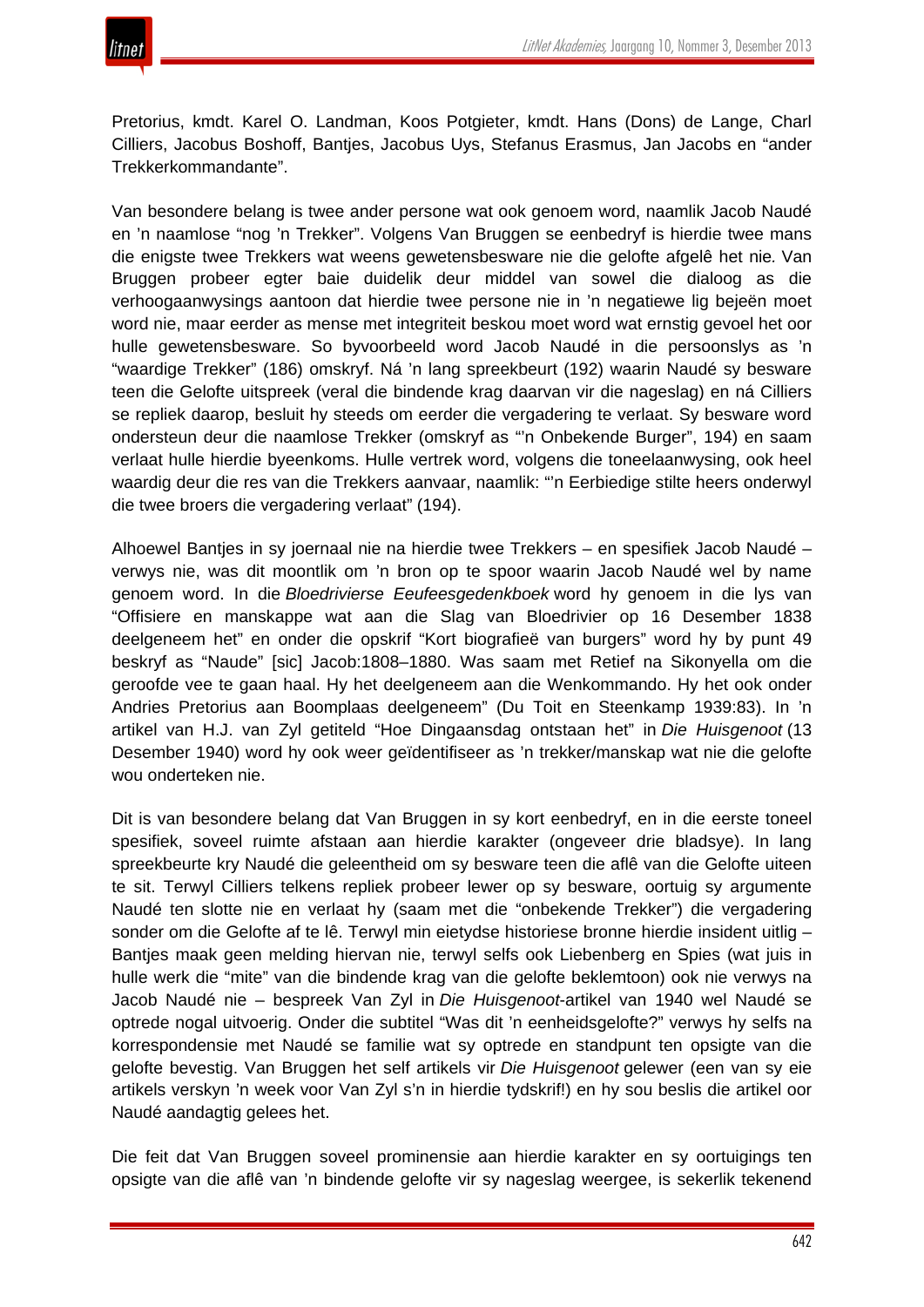daarvan dat hy moontlik 'n "gebalanseerde" weergawe van die gebeure wou skep – ook vir potensiële jong gehore soos wat hy in die vooruitsig gestel het. Dit kan ook wees dat hy juis een van die groot polemiese aspekte van die gelofte (naamlik of die nageslag van hierdie Trekkers aan so 'n gelofte gebind kan/moet word) wou aanroer deur ook Cilliers se repliek daarop uitvoerig te gee. Wat ook al sy rede was, dit bly natuurlik ook 'n "dramatiese" gegewe wat as sodanig juis binne 'n dramatiese werk soos die eenbedryf toepaslik is. As 'n mens die tydvak waarin hierdie eenbedryf en bundel geskryf en gepubliseer is (1939), in ag neem, is dit natuurlik ook belangrik om – wanneer 'n mens latere skrywers lees wat hierdie polemiese insident moontlik doelbewus verswyg – juis te onthou dat Van Bruggen reeds in 1939 groot prominensie aan Jacob Naudé se standpunt en sy weiering om die gelofte te ondersteun verleen het.

Die sogenaamde bindingskrag van die gelofte het ná 1938 een van die groot polemiese sake met betrekking tot die gelofte geword, en selfs vandag is daar nog groepe wat sterk uiteenlopende opinies hieroor huldig. In sy artikel getitel "Mites rondom Bloedrivier en die Gelofte" bespreek B.J. Liebenberg (1988) 'n aantal mites soos hy dit geïdentifiseer het. Hy fokus veral op wat hy die "mite oor die binding van die Gelofte" noem. Hy gee 'n oorsig van beskouings oor hierdie saak en verwys na 'n aantal teoloë (veral in die 1970's) wat streng verkondig het dat hierdie gelofte die hele Afrikanervolk verbind tot die uitvoer daarvan, terwyl sekere historici (o.a. D.J. Kotzé en F.A. (Floors) van Jaarsveld) weer van mening was dat net die direkte nageslag van die Trekkers wat die gelofte afgelê het daartoe verbind is – of op die meeste diegene wat hulle ook graag daaraan sou wou verbind. Veral Van Jaarsveld se standpunt oor hierdie saak en sy argument "dat slegs die paar duisend Natalse Voortrekkers en hul nageslagte deur die 1838-gelofte gebind is en nie die 'Boerevolk', d.w.s. die 46 000 Kaaplandse en paar duisend Transgariepse en Transvaalse Afrikaners van 1838 nie", het groot publisiteit ontvang nadat 'n opsomming van sy artikel in *Rapport* (13 Desember 1981) gepubliseer is onder die titel "Floors ontdek dwaling oor Geloftedag". Sy deelname in Maart 1979 by 'n kongres met 'n referaat getiteld "Problems in the interpretation of history with possible reference to examples from South African history such as the Battle of Blood River" by die Universiteit van Suid-Afrika, waar hy oor die geldigheid van die gelofte sou praat, is ontwrig toe ongeveer 40 mans onder leiding van Eugène Terre'Blanche ingebars en hom geteer-en-veer het (Thompson 1985:213).

Die sterk oortuigings van die 1950's tot 1970's dat die hele "volk" aan hierdie gelofte gebind is, het verander in 'n baie meer pragmatiese beskouing in die 1980's, naamlik dat slegs dié wat hulle met die gelofte vereenselwig, daartoe verbind is. Die belangrike rol wat die Bloedrivier-gelofte in die Afrikanergeskiedenis ná die eeufeesherdenking van die Groot Trek gespeel het, kan egter nie oorskat word nie. Thompson (1985:212–3) verklaar: "The Covenant has been by far the most influential element in the Afrikaner political mythology" – sekerlik omdat dit by uitnemendheid die idee van uitverkore-volk-wees vir die Afrikanernasionalis bevestig het .

# *4.5 Die Slag van Bloedrivier ("die dag daarna")*

In die kort laaste toneel van hierdie eenbedryf gee Van Bruggen die dag ná die Slag van Bloedrivier weer. Die dramatiese gebeure is nou afgeloop en verskeie burgers (Pretorius, Cilliers, De Lange, Landman, Potgieter, Uys, Erasmus en Jacobs) herleef die slag met verwysings na die geskatte Zulu-gesneuweldes (ongeveer 3 000), hulle eie gewondes (drie),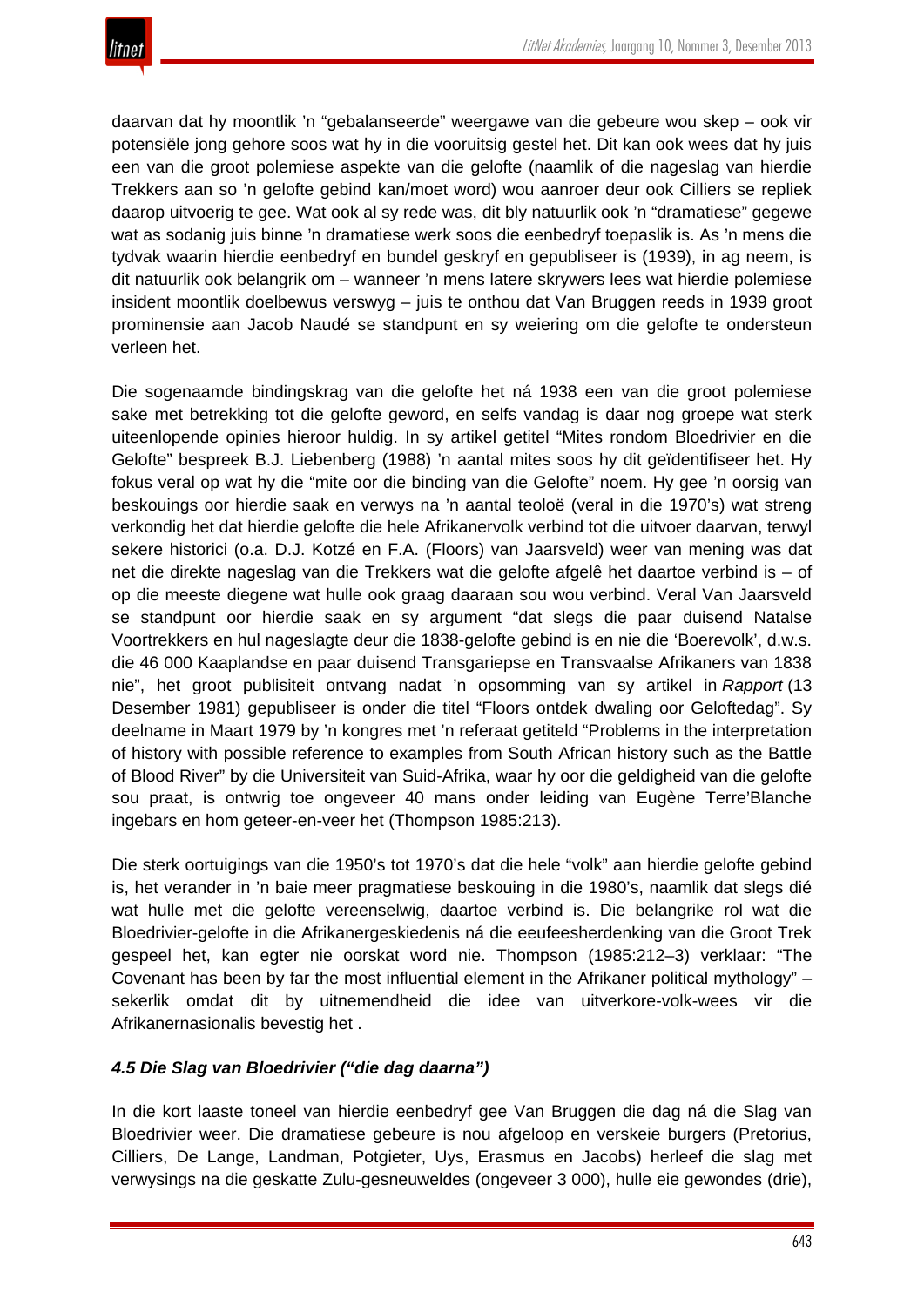

die rol wat Grietjie (die kanon) gespeel het, ens. In die slot vermaan Sarel Cilliers die manskappe om nederig te bly oor hulle oorwinning en herinner hy hulle weer aan die gelofte:

CILLIERS: Ek hoop van harte dat jy reg is, Andries, anders vrees ek vir ons toekoms. Ja, daar is nou 'n meer beklemmende nood in my hart as toe ons ons saak aan die Here in ons gelofte opgedra het. Ons mag nie, ons mag nie roem daarop dat ons eie dapperheid ons die oorwinning besorg het nie. (203)

In sy slotwoorde (ook die laaste in die drama) blyk sy bekommernis steeds oor die manskappe se optrede – moontlik profeties in die lig van die jare lange verwaarlosing van die gelofte wat hierna gevolg het:

CILLIERS: Broeders, ek voel beswaard. Daardie spoggery! Daardie selfverheffing oor wat God toekom! Ek voel beswaard. (204)

Die slot eindig dus op 'n vermanende noot, asook met dramatiese ironie. Die leser van vandag – maar ook die leser/toeskouer van 1938 – weet dat die gelofte vir 'n lang tydperk na 1838 nie gevier is nie. Spies (1988:61) skryf:

Die feit dat die gelofte die eerste 26 jaar na Bloedrivier nie in die openbaar herdenk is nie, laat 'n mens jou afvra of die Voortrekkers dit ooit ernstig bedoel het. Die eerste openbare herdenking vind in 1864 plaas en wel op die terrein van die veldslag.

Eers in 1868 is die dag deur die Transvaalse volksraad tot 'n openbare vakansiedag verklaar. Dit is meer algemeen gevier ná die anneksasie van Transvaal in 1877, as gevolg van "die ontwaking van die Afrikaanse nasionale gevoel" (Spies 1988:61). Verskeie kleiner feeste is gedurende die 1880's gevier (veral van belang was die vyftigjarige herdenking in 1888 by Bloedrivier), maar die dag is eers in 1910 as 'n openbare vakansiedag vir die hele Suid-Afrika verklaar en daarna baie meer algemeen gevier.

Die eeufeesvieringe van sowel die Groot Trek as die Slag van Bloedrivier in 1938 het hernude stukrag aan die oplewing van hierdie feeste, asook aan die rol van die gelofte in hierdie feeste gegee. Van Bruggen se dramas is nie net tekenend van hierdie oplewing nie – hulle lewer ook 'n bewuste bydrae tot die bevordering van hierdie tydsgees onder die breër publiek, maar in besonder veral onder die jeug.

### **5. Ten slotte**

Die Voortrekker-eeufees van 1938 was volgens talle bronne 'n fees van ongekende omvang en betekenis vir die Afrikaners van daardie tydperk. Die meeste navorsers beskou die nasionalistiese oplewing wat met hierdie fees gepaard gegaan het, as 'n stuwende krag wat 'n tydperk van sterk Afrikanernasionalisme ingelui het. Grundlingh en Sapire (1989:19) verklaar: "The centenary celebrations of 1938 were a massive cultural and political spectacle which left a decided imprint on Afrikaner political development." Hulle omskryf hierdie feesviering as deel van "an important populist phase" in Afrikanernasionalisme, aangesien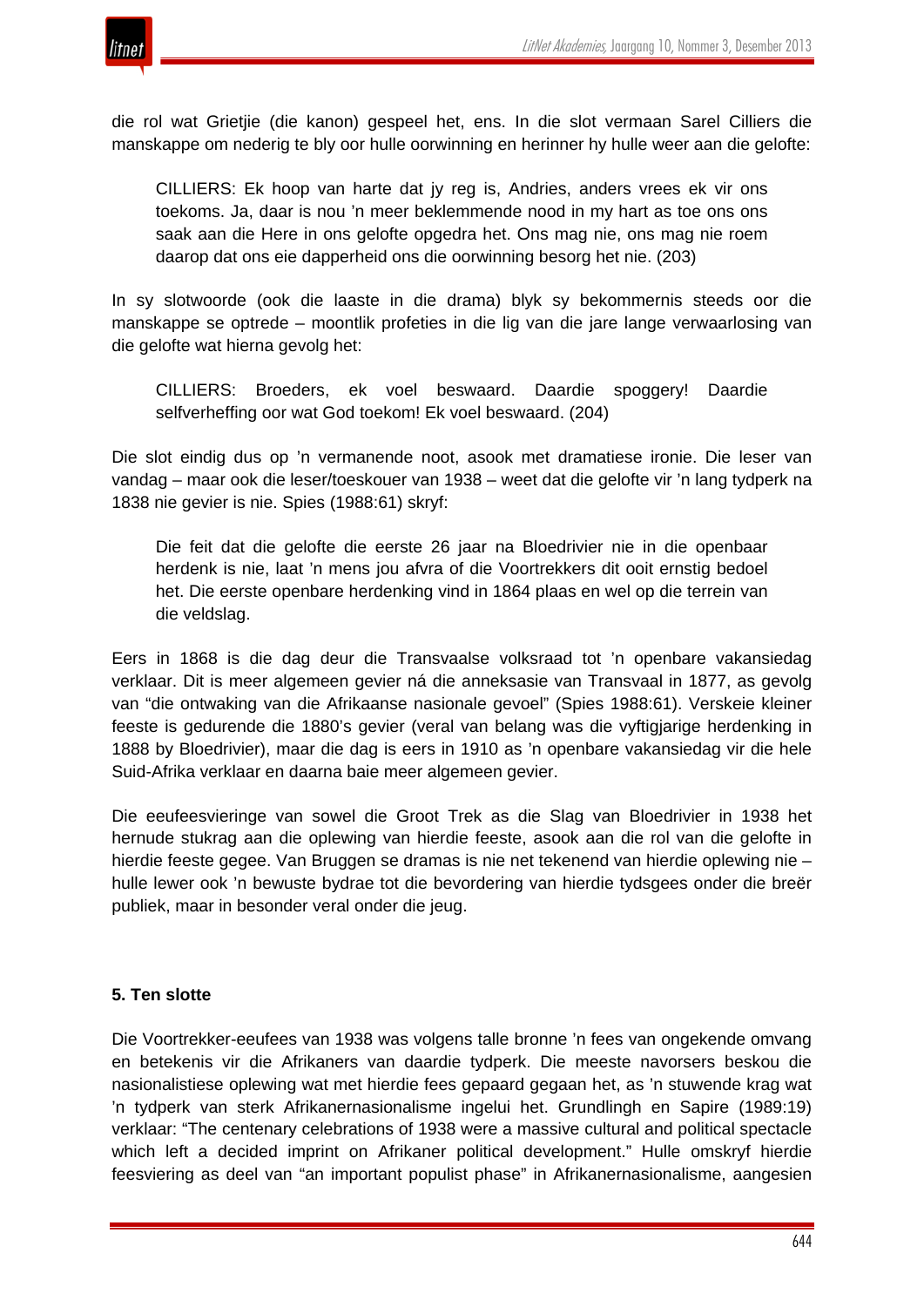

dit ook die retoriek van populistiese bewegings bevat het, naamlik: "'struggle', 'survival' and 'salvation'" (Grundlingh en Sapire 1989:27) – omskrywings wat sekerlik ten beste geïllustreer word in die gelofte en die Slag van Bloedrivier.

Dit is dus verstaanbaar dat Kleinjan van Bruggen hom binne hierdie gees van nasionalistiese opwelling van 1938 geroepe sou voel om self ook 'n bundel saam te stel van "Gedramatiseerde mylpale uit die Groot Trek".

Van Bruggen het met hierdie historiese eenbedrywe probeer om met gebruik van die sogenaamde dokumentêre dramavorm die skyn van 'n feitelik-historiese weergawe van hierdie gebeure te skep. Sy keuse om sterker op sekere bronne (Bantjes) as ander (Cilliers) te steun in die eenbedryf "Bloedrivier" is reeds veelseggend. As gerekende akademikus en opvoeder van sy tyd sou hy weldeeglik kennis geneem het van die verskillende standpunte rondom die Slag van Bloedrivier en die gelofte. Die uitbeelding van die diskoers tussen Jacob Naudé en Sarel Cilliers oor die aflegging en bindingskrag van die gelofte demonstreer 'n ontledende en gebalanseerde blik deur Van Bruggen op 'n hoogs polemiese saak. Naudé se beskouing dat hy nie sy nageslag wou belas met 'n gelofte wat hulle moontlik nie sou/wou onderhou nie en om hulle daarmee saam bloot te stel aan God se toorn, is sekerlik ondersteun deur historiese inligting wat teen 1938 algemeen bekend was, naamlik dat die gelofte vir jare na die Slag van Bloedrivier nie werklik gevier is nie (Van Zyl 1940). Jacob Naudé is dus inderwaarheid reg bewys. Maar teen 1938 was Afrikanernasionalisme so sterk dat die gebeure rondom die Slag van Bloedrivier asook die gelofte weer opnuut met groot vurigheid binne Afrikanergeledere gevier is. Templin (1999:399) verklaar: "Between 8 August and 16 December 1938 a massive celebration of Afrikaner Nationalism took place in South Africa", en hy sluit af:

The Ossewa Trek was well organised, and proved to be successful in capturing and enhancing the spirit of Afrikaner nationalism. Several scholars believe that this celebration and the enthusiasm it engendered was one of the most significant influences leading to the victory of the "Gesuiwered" [sic] Party, now simply the National Party, in 1948. The emphasis on "Unity" among Afrikaners resulted in more cooperation between the followers of Hertzog and Malan. The ideology, or mythology, or civil religion surrounding the Great Trek – both of the 1830's and of 1938 – served their purposes well. They kept the dreams of Afrikanerdom alive. (Templin 1999:415)

Die interessante van Kleinjan van Bruggen se *Bakens* is dat alhoewel hy duidelik die hele ideaal van Afrikanernasionalisme onderskryf en selfs ook probeer uitbou deur werke te skep wat hierdie ideaal stukrag moet gee (veral onder die jeug), 'n drama soos "Bloedrivier" tog ook aspekte van die mitologie rondom die gelofte ondermyn. So kan die lang spreekbeurte wat aan Jacob Naudé toegeken word binne die bestek van 'n kort drama alreeds 'n aanduiding wees van hoe belangrik Van Bruggen sy standpunt ten opsigte van die gelofte geag het. Ook die vermanende toon waarop die drama eindig wanneer Cilliers die burgers waarsku om tog nie van die gelofte te vergeet nie, terwyl Van Bruggen in 1938 terdeë daarvan bewus was van hoe juis dit waarvoor Cilliers bang was, gerealiseer het in die jare na die Slag van Bloedrivier en die aflê van die gelofte in 1838. Die drama sluit dus af op 'n sekere ambivalente noot: Van Bruggen as voorstander van Afrikanernasionalisme is wel ook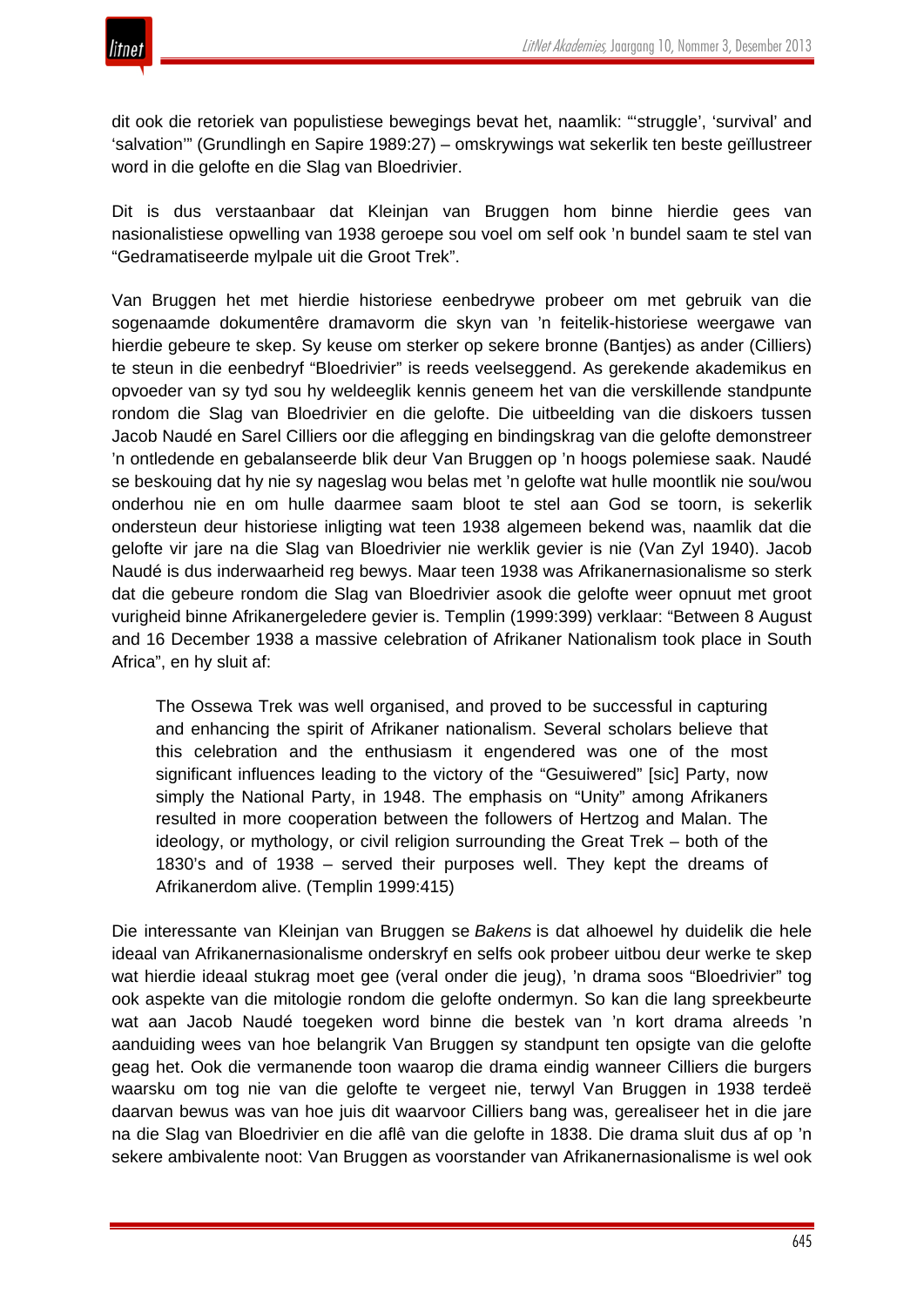

bewus van sekere spanninge verskuil binne een van die groot mitologieë van die Afrikanernasionalis, naamlik dié van die Bloedrivier-gelofte.

Alhoewel die literêre waarde al dan nie van hierdie bundel in die algemeen, of die spesifieke eenbedryf "Bloedrivier", nie in hierdie artikel onder die loep geneem is nie, is die eenbedrywe heel aanvaarbaar as dramatiese werk – veral as dit vergelyk word met werke van tydgenote soos Fagan en Grosskopf. Vir moderne lesers en toeskouers sal die grootskaalse gebruik en voorkoms van raspejoratiewe in al die eenbedrywe sekerlik steurend wees. Opvallend is die duidelike meerderwaardigheidsbeskouing van al die trekkers, burgers, kommandolede en ander in hierdie dramas ten opsigte van veral die swart burgers van die land – 'n houding wat uit die meeste van die Afrikaanse dramas van daardie tydperk spreek. Die struktuur van "Bloedrivier" is opvallend: binne hierdie kort eenbedryf val die fokus duidelik meer op die gebeure voor en tydens die gelofte (Toneel 1 getiteld " Die Gelofte" beslaan 11 van die 19 bladsye van die eenbedryf), as op Toneel 2 (geen opskrif en slegs 'n toneelaanwysing wat stel dat dit die dag na die Slag van Bloedrivier is). Die simboliese waarde van die gelofte blyk dus van meer belang vir Van Bruggen te wees as die fisiese Slag van Bloedrivier – 'n interessante beklemtoning van die gebeure gesien teen die lig van die latere rol wat die gelofte binne die ideologie van Afrikanernasionalisme gespeel het.

Kleinjan van Bruggen se bundel eenbedrywe – veral *"*Bloedrivier" – is dus nie bloot literêre tekste wat binne 'n bepaalde historiese konteks geskep is nie. Hulle is terselfdertyd ook kultuurprodukte wat die historiese konteks weerspieël het, en selfs ook beïnvloed het, deurdat hulle die ideaal van Afrikanernasionalisme op die gebied van die kultuur bevorder en uitgedra het. Soos Howard (1992:28) dit stel:

Literature is *part* of history, the literary text as much a context for other aspects of cultural and material life as they are for it. Rather than erasing the problem of textuality, one must enlarge it in order to see that *both* social and literary texts are opaque, self-divided, and porous, that is, open to the mutual intertextual influences of one another. [...] Rather than passively reflecting an external reality, literature is an agent in constructing a culture's sense of reality. It is part of a much larger symbolic order through which the world at a particular historical moment is conceptualized and through which a culture imagines its relationship to the actual conditions of its existence. In short, instead of a hierarchical relationship in which literature figures as the parasitic reflector of historical fact, one imagines a complex textualized universe in which literature participates in historical processes and in the political management of reality.

Nie alleenlik het die Slag van Bloedrivier, asook die gelofte, 'n groot getal historiese studies tot gevolg gehad nie, maar dit is ook opvallend uit hierdie bronne hoeveel polemieke – veral ten opsigte van die gelofte – daaruit gespruit het. Hierdie polemieke het nie net in akademiese kringe afgespeel nie, maar het ook binne die politiese en die algemeen sosiohistoriese sfere geresoneer en geweldige spanninge en emosies binne die groter samelewing opgewek. Die bronne oor die Slag van Bloedrivier en die gelofte is, soos vroeër genoem, 'n redelik kort en beperkte lys. 'n Hoofbron, naamlik die *Joernaal* van Bantjes, gee self ook ten opsigte van die Slag en die gelofte net beperkte inligting (Bantjes noem byvoorbeeld glad nie vir Jacob Naudé nie), terwyl verskillende kommentators ook uiteenlopende interpretasies aan sommige van sy uitsprake heg. Terwyl Bantjes wel erken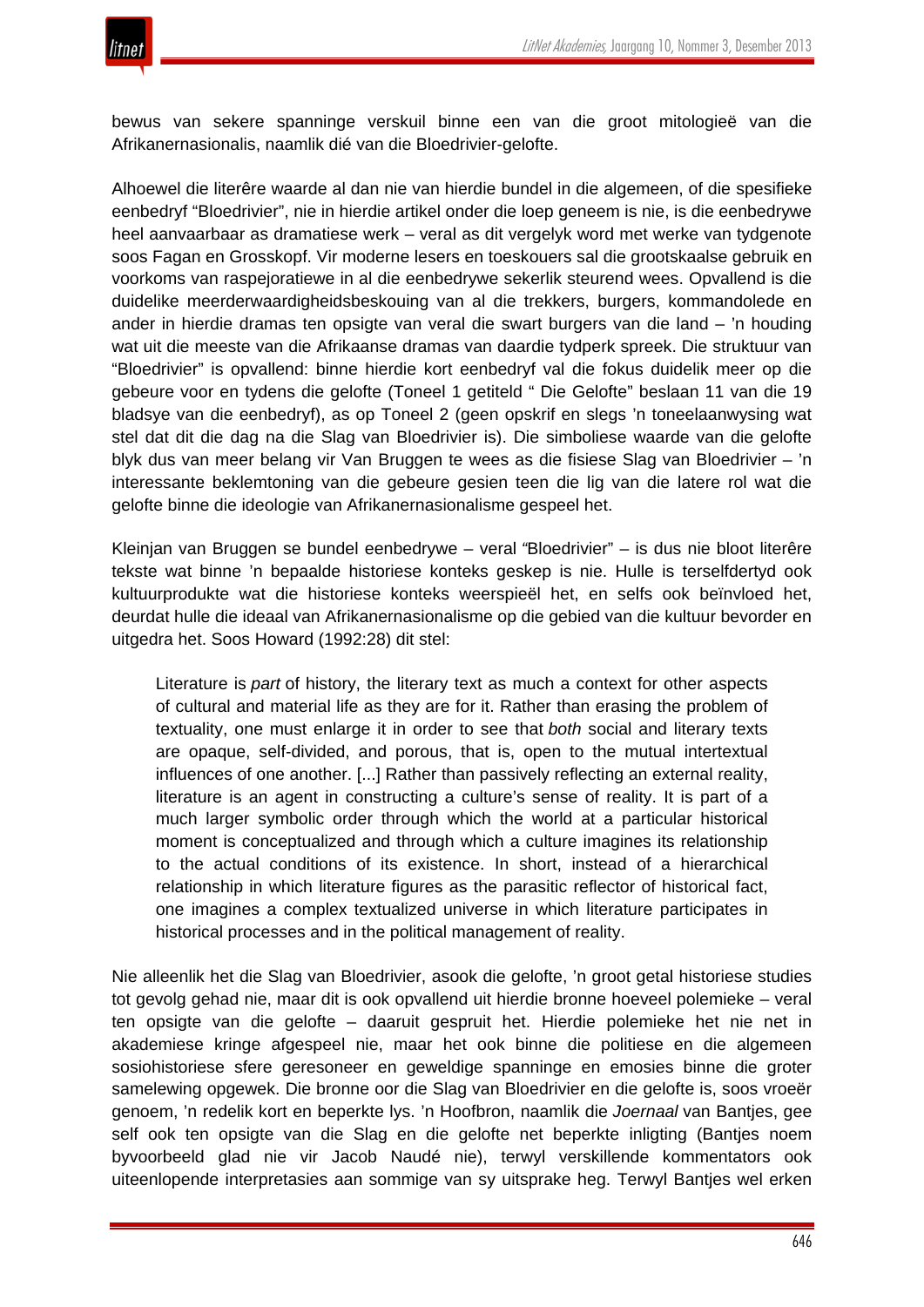

word as betroubare bron in die lig daarvan dat hy tydens die gebeurtenisse self van hulle boek gehou het, word Cilliers se joernaal weer deur verskeie historici as minder betroubaar geag. Die rede hiervoor is veral geleë in die lang tydsverloop tussen die gebeure en die boekstaaf van die gebeure deur Cilliers (meer as 30 jaar later). Ook met die ander bronne is daar probleme ten opsigte van hulle volledigheid of word vrae gevra ten opsigte van hoe betroubaar die skrywers se herinneringe is van hierdie gebeure. In vergelyking met die 1970's en 1980's, toe politieke faksies in Afrikanergeledere sterk standpunte ingeneem en verkondig het – in akademiese, teologiese en populêre geskrifte – ten opsigte van die Bloedrivier-gelofte, word die jare daarna, tot vandag, meer matig en pragmaties beleef (alhoewel enkele konserwatiewe faksies steeds die onderliggende Afrikanernasionalistiese aspekte van die gelofte glo en handhaaf).

"Bloedrivier" van Kleinjan van Bruggen behoort dus in die lig van bogenoemde argument ook deur historici vandag – en nie net deur literêre kritici nie – as 'n interessante werk beskou te word wat 'n bydrae tot die verskillende diskoerse rondom die Groot Trek- en Geloftefeesherdenkings lewer. Sy dramatiese uitbeelding van die historiese aanloop tot die aflê van die gelofte is gebaseer op 'n keuse uit beskikbare bronne van die tydperk – 'n keuse wat hier bo as veelseggend uitgelig is en wat resoneer in die talle polemieke wat die gelofte in die dekades daarna sou kenmerk. Ook die besondere klem wat Van Bruggen lê op die Jacob Naudé-karakter (wel 'n historiese figuur) wat destyds geweier het om die gelofte te steun, is belangwekkend. In slegs enkele dokumente van die tyd word daar na hierdie figuur verwys (o.a. Van Zyl 1940), terwyl hierdie karakter selfs in latere werke waarin die mitologisering van die gelofte op die voorgrond geplaas word, verswyg word of daar slegs in voetnote na hom verwys word (o.a. deur Spies 1988 en Liebenberg 1988).

Binne die 175ste herdenkingsjaar van sowel die Groot Trek as die Slag van Bloedrivier is dit dalk waardevol om weer eens aan hierdie gebeurtenisse aandag te gee deur besoek te bring aan 'n oënskynlik onbekende en tot groot mate vergete bundel eenbedrywe, *Bakens*, met as fokus in hierdie bespreking die spesifieke eenbedryf getiteld "Bloedrivier".

### **Bibliografie**

Antonissen, R. 1964. *Die Afrikaanse letterkunde van aanvang tot hede.* Kaapstad: Nasou.

Bantjes, J. 1928. *Hoe ons aan Dingaansdag kom: Jan Bantjes se dagverhaal van die Winkommande met inleiding en aantekeninge van Gustav S. Preller*. Bloemfontein: Nasionale Pers.

Botha, M.C. 1952. *Die huldejaar 1949*. Johannesburg: Voortrekkerpers.

De Jongh, P.S. 1987. *Sarel Cilliers. 'n Biografie oor die Voortrekkerfiguur Sarel Cilliers.* Johannesburg: Perskor.

Dekker, G. 1958. *Afrikaanse literatuurgeskiedenis.* Kaapstad: Nasou.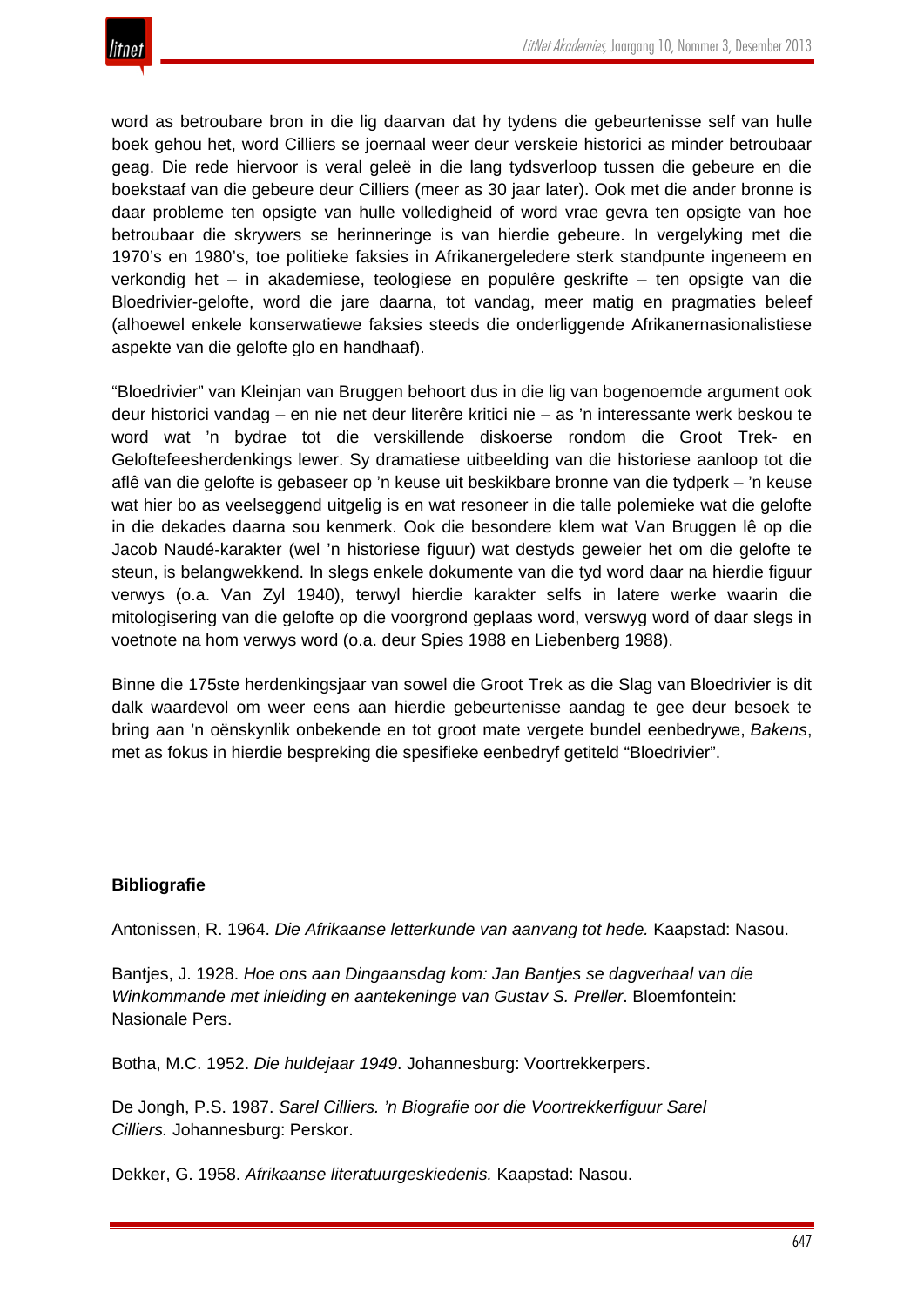

Du Toit, A.G. en L. Steenkamp (opstellers). 1939. *Bloedrivierse eeufeesgedenkboek: In opdrag van die Bloedrivierse eeufeeskommissie.* Pietermaritzburg: Die Natalse Pers.

Gallaghar, C. en S. Greenblatt. 2000. *Practising New Historicism*. Chicago: University of Chicago Press.

Giliomee, H. 2004. *Die Afrikaners: 'n Biografie.* Kaapstad: Tafelberg.

Greenblatt, S. 1988. *Shakespearean negotiations. The circulation of social energy in Renaissance England*. Berkeley: University of California Press.

Grundlingh, A. en H. Sapire. 1989. From feverish festival to repetitive ritual? The changing fortunes of Great Trek mythology in an industrializing South Africa, 1938–1988. *South African Historical Journal*, 21:19–37.

*Historia (Groot Trek-Gedenkuitgawe).* 1988. 33(2):1–102.

Howard, J. E. 1992. The New Historicism in Renaissance studies. *New Historicism and Renaissance drama*. In Wilson en Dutton 1992.

Kapp, P. 1967. Die Voortrekkereeufees van 1938 ("'n Volk kom in beweging", "Die verlede spreek", "Ons sal nie vergeet nie"). *Die Taalgenoot*, November, ble. 11–2.

Kapp, P.H. 1975. *Ons Volksfeeste* (Die Afrikaner en sy kultuur). Kaapstad: Tafelberg.

Keuris, M. 2012. Taferele, tableaux vivants, tablo's en die vroeë Afrikaanse drama (1850– 1950). *LitNet Akademies,* 9(2):744–65. http://litnet.co.za/assets/pdf/16GWKeuris.pdf.

Krüger, D.W. (hoofred.). 1968. *Suid-Afrikaanse Biografiese Woordeboek (Deel II)*. Pretoria: RGN.

Liebenberg, B.J. 1977. *Andries Pretorius in Natal.* Pretoria: Academica.

—. 1988. Mites rondom Bloedrivier en die Gelofte. *South African Historical Journal*, 20(1):17–32.

Malpas, S. 2006. *Historicism*. In Malpas en Wake (reds.) 2006.

Malpas, S. en P. Wake (reds.). 2006. *The Routledge companion to critical theory.* Londen: Routledge.

Mekusi, B. 2009.Negotiating memory and nation building in a new South African drama*.* Ongepubliseerde PhD-proefskrif, Universiteit van Johannesburg.

Praeg, L. 1992. Die self en die ander: 'n Filosofiese studie van die selfdefiniëring van die Afrikaner in enkele geselekteerde tekste, 1877–1948. Ongepubliseerde MA-verhandeling, Universiteit Stellenbosch.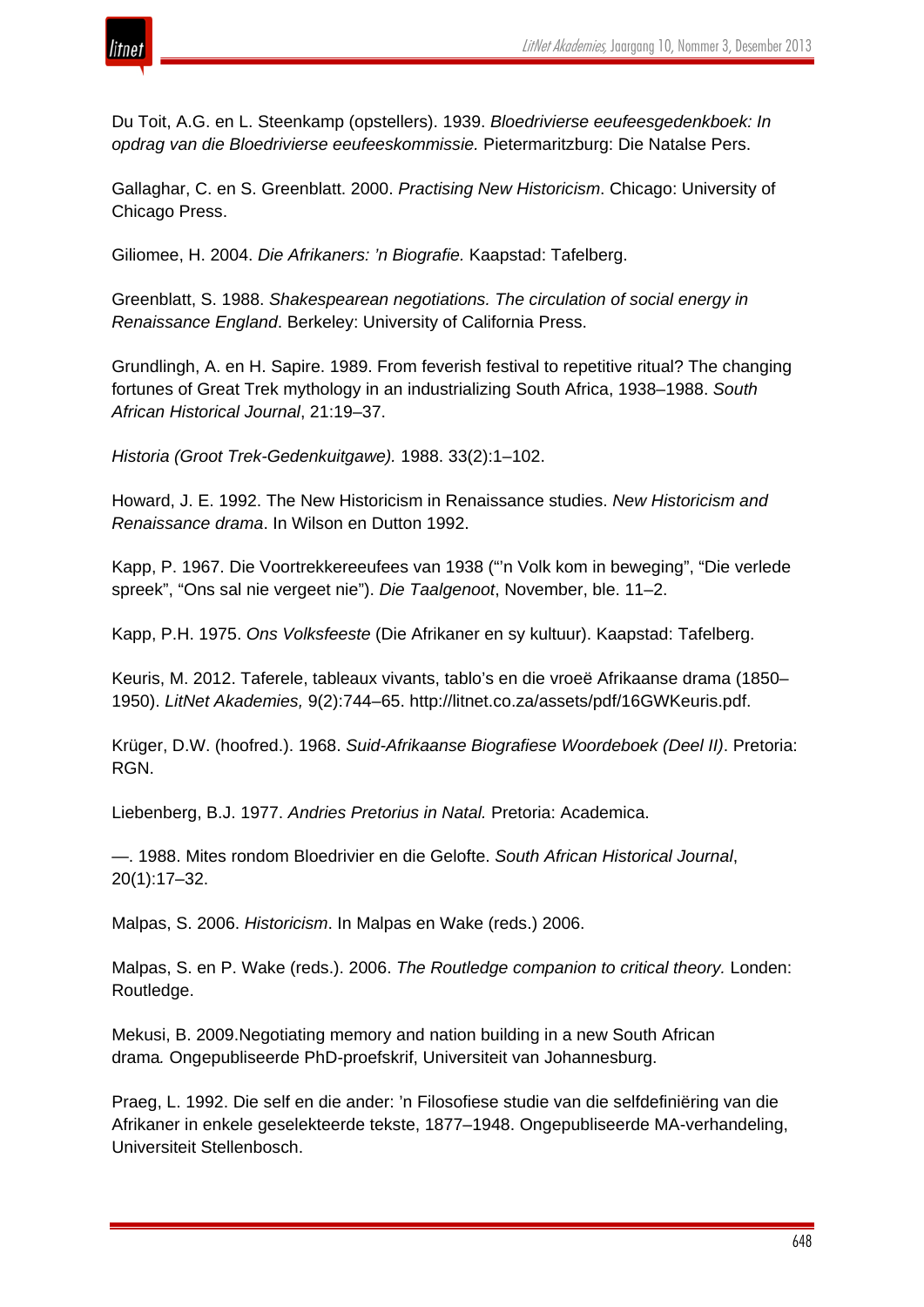

Spies, F.J. du T. 1988. Onsekerheid in verband met die Gelofte van 1838. *Historia* (*Groot Trek-Gedenkuitgawe*), 33(2):51–61.

Strauss, F.J. en A.D. Pont 1986. *Bloedrivier: Stem uit die Verlede, Taak vir die Hede, Hoop vir die Toekoms.* Windhoek: Eros Uitgewers.

Templin, J.A. 1999. The ideology of a chosen people: Afrikaner nationalism and the Ossewa Trek, 1938*. Nations and Nationalism*, 5(3):397–417.

Thompson, L. 1985. *The political mythology of apartheid.* New Haven: Yale University Press.

Van Bruggen, J.R.L. (Kleinjan). 1939. *Bakens: Gedramatiseerde mylpale uit die Groot Trek.* Johannesburg: Afrikaanse Pers Beperk.

—. 1981. Herdruk. *Lektuurvoorsiening vir kinders en jeugdige persone*. Pretoria: Die Staatsbiblioteek.

Van Jaarsveld, F.A. 1979. *Die evolusie van apartheid.* Kaapstad:Tafelberg.

—. 1982. *Die Afrikaner se Groot Trek na die stede en ander opstelle.* Johannesburg: Perskor.

Van Rensburg, A.P.J. 1972. Die simboliese ossewatrek van 1938. *Historia*, XVII:12–46.

Van Zyl, H.J. 1940. Hoe Dingaansdag ontstaan het. *Die Huisgenoot*, 13 Desember, ble. 2 en 63.

Wilson, R. en R. Dutton (reds.). 1992. *New Historicism and Renaissance drama*. Londen: Longman.

### **Eindnotas**

<sup>1</sup> Hierdie proefskrif, getitel "Lektuurvoorsiening vir kinders en jeugdige persone", word volgens die voorwoord van C. Lohann in die 1981-herdruk as baanbrekerswerk op die gebied van die kinderletterkunde beskou. Dit is teen hierdie agtergrond dus te verstane dat hy met sy bundel *Bakens* hierdie eenbedrywe spesifiek vir jong mense geskryf het.

<sup>2</sup> Verskeie historici (veral Giliomee in sy seminale werk *Die Afrikaners: 'n Biografie*) bespreek uitvoerig watter idees en temas met die aspek van Afrikanernasionalisme verband hou. Verskeie historiese gebeure, soos die Slagtersnekinsident, die Slag van Bloedrivier en veral die Groot Trek self – veral die rol wat herinterpretasie van hierdie gebeure gespeel het – is al uitvoerig bespreek om die opkoms en groei van Afrikanernasionalisme tydens die 1930's te verklaar. Sien ook Praeg (1992:63–4), wat die hele uitverkore-volk-gedagte (die Afrikaners soos die Israeliete van ouds) bespreek en hulle geloof dat die *volk* sal oorleef om